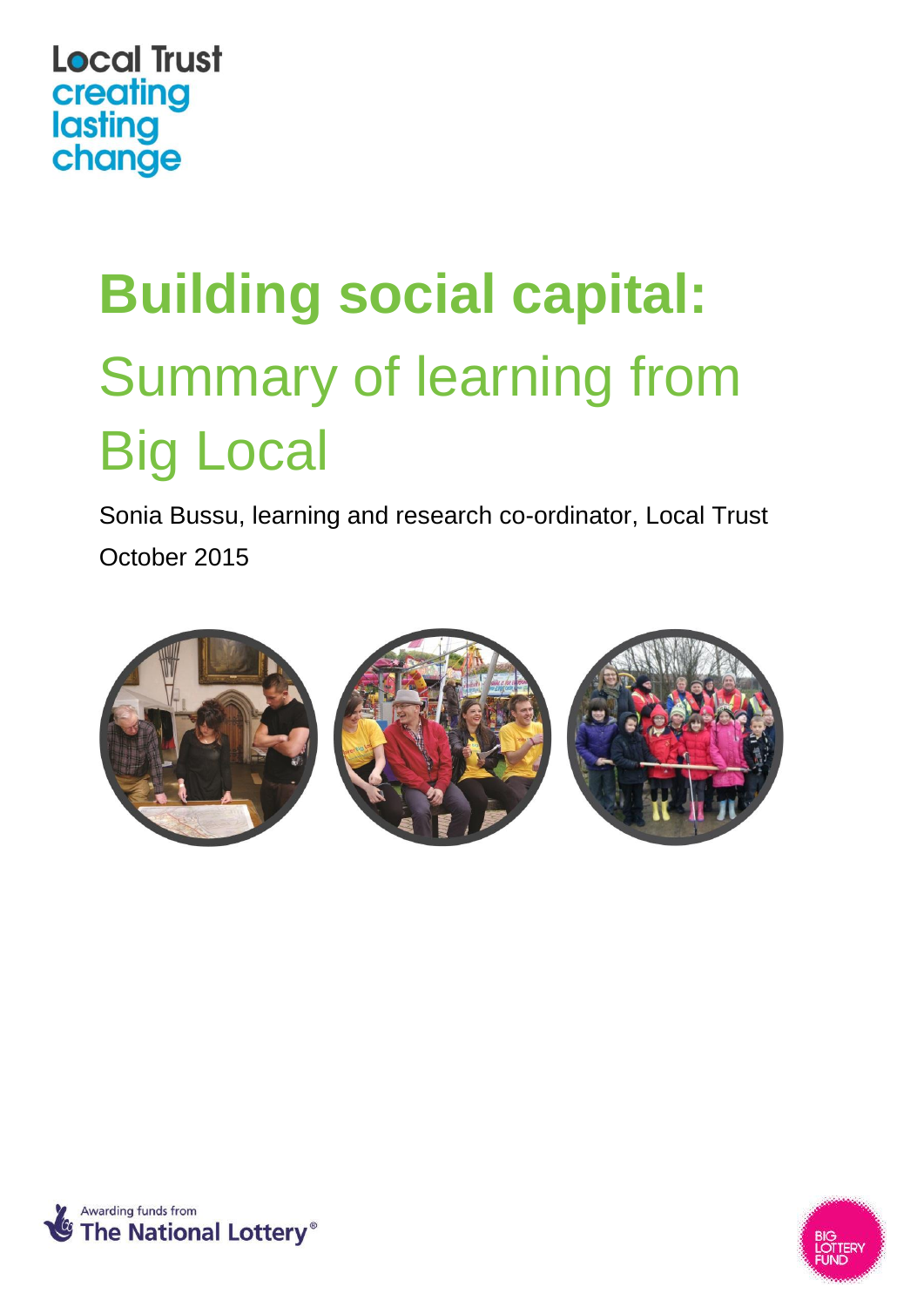## **Contents**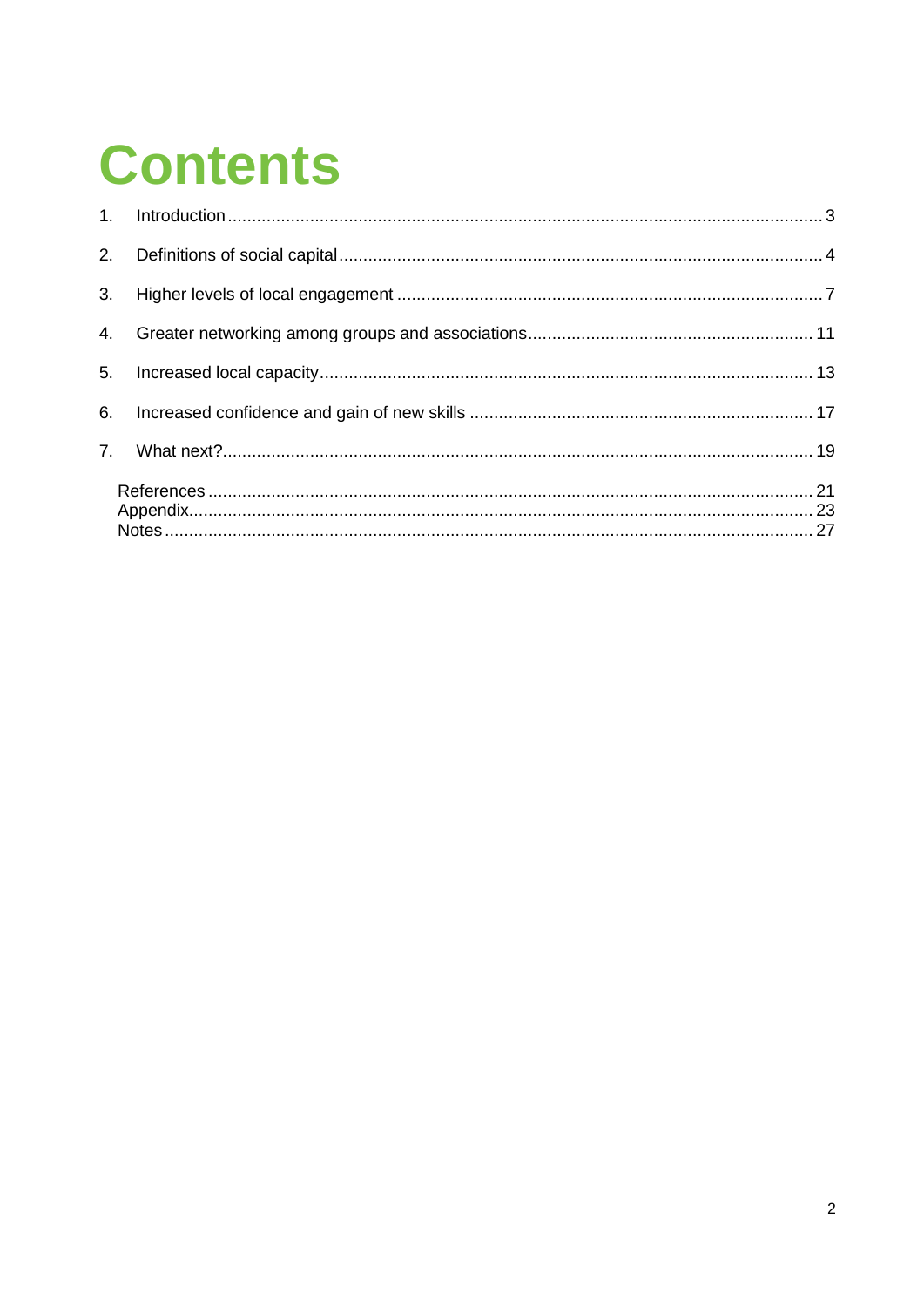## <span id="page-2-0"></span>1. Introduction

The aim of Big Local is to ensure that people are connected, have choices and are supported to achieve lasting change in the place where they live. Underpinning our resident-led and community-paced approach is our commitment to support residents over the long term to learn skills and gain the confidence to make decisions in their communities, bringing about transformational change and enabling change through ownership. In this respect, Big Local contributes to building social capital and this report summarises our learning to date.

The rationale behind Big Local is to encourage community building and social cohesion around tangible goals and activities. Residents choose how to invest £1m over ten years and are directly in charge of the implementation of their plans, with light touch, yet consistent support from Local Trust and its partners.

Big Local's approach is based on four core values:

| Support should be light touch    | The pace should be set        |
|----------------------------------|-------------------------------|
| and enabling.                    | locally.                      |
| Starting point should be assets, | There should be a willingness |
| not deficits.                    | to take risks.                |

The programme's outcomes place emphasis on capacity and confidence building.

| Communities will be better able to<br>identify local needs and take<br>action in response to them. | People will have increased<br>skills and confidence, so that<br>they continue to identify and<br>respond to needs in the<br>future. |
|----------------------------------------------------------------------------------------------------|-------------------------------------------------------------------------------------------------------------------------------------|
|                                                                                                    |                                                                                                                                     |
| The community will make a<br>difference to the needs it<br>prioritises.                            | People will feel that their area<br>is an even better place to live.                                                                |

This approach to community development raises a number of challenges in terms of evaluation, as our objectives focus on intangible qualities that are difficult to quantify or demand a big commitment from respondents to help us measure impact. These include increases in social cohesion, trust and networking; greater community capacity; and growing individual confidence. Underpinning our evaluation approach is an understanding that evaluation should be based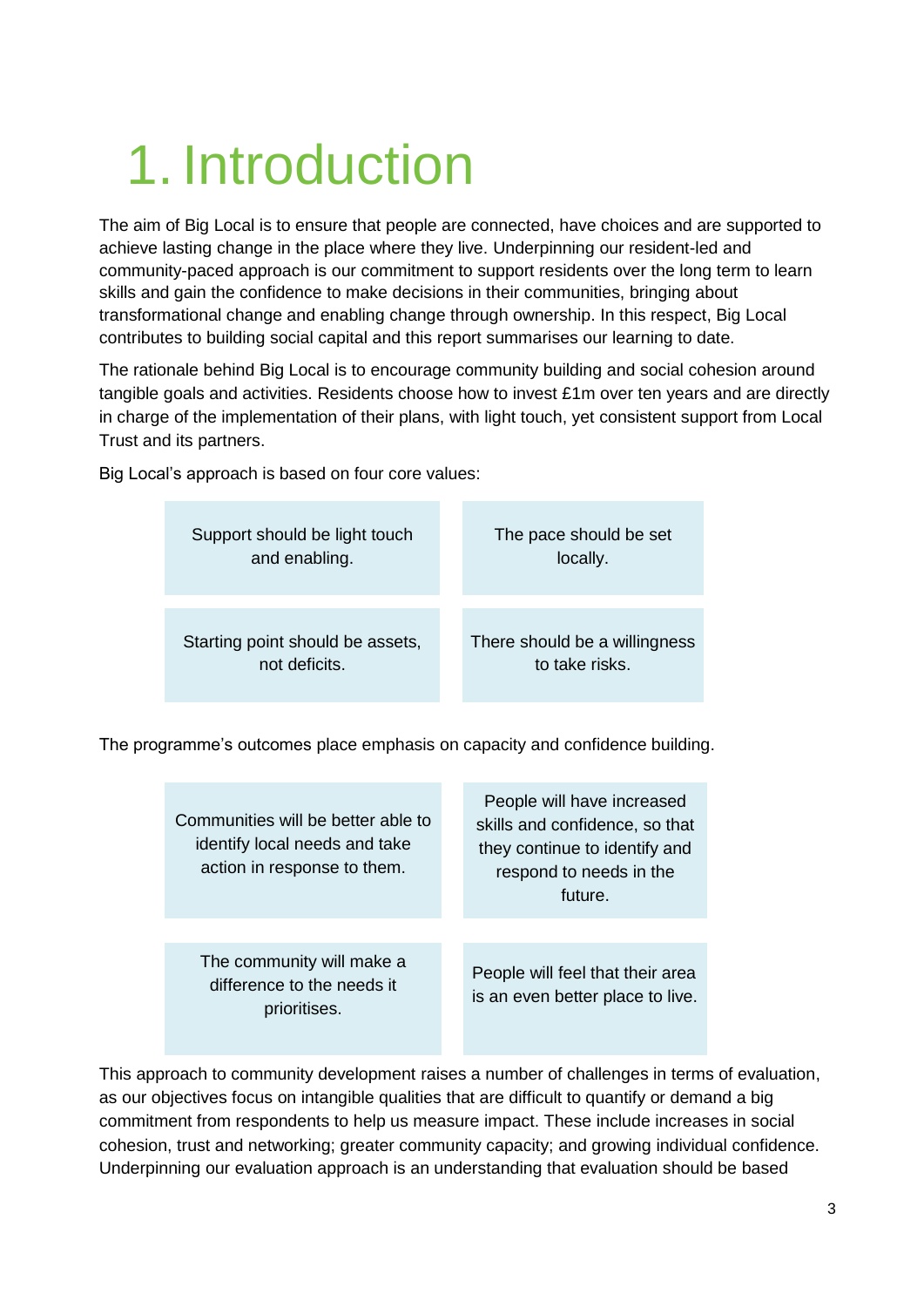around strategic learning across the programme, allowing Big Local to be dynamic and flexible. In a self-reflective approach to evaluation, new learning helps us highlight gaps and areas that need improvement and immediately feeds back into the programme.

The next section defines social capital and identifies four main indicators that can help us measure it in Big Local:

- **Higher levels of local engagement**
- **Greater networking among groups and associations**
- **O** Increased local capacity
- **Increased confidence and gain of new skills**

Based on these indicators, sections three to six review research on Big Local to date and examine main findings. The last section briefly assesses the early stages of plan implementation and highlights key lessons.

To date findings are limited, as one of the key innovative features of Big Local is its long-term approach, whereby the pace is set locally. However, our research partners IVAR (Institute for Voluntary Action Research), CDF (Community Development Fund), NCVO (National Council for Voluntary Organisations) and OPM (Office for Public Management) have already produced several publications, including the *Early-years evaluation* report, which can offer some valuable insights.

# <span id="page-3-0"></span>2. Definitions of social capital

Social capital is generally understood as a measure of neighbourhood trust, safety and civic engagement. *Understanding Society* describes 'a society with high social capital as one rich in connections, co-operation and trust, where people help each other, provide information and access to opportunities and spend time for the 'common good'.

The National Council for Voluntary Organisations (NCVO) and Fair Share Trust both define social capital as a resource which helps people achieve individual and collective goals; the linkages between people that enable them to act together and pursue shared objectives.<sup>1</sup>

### 2.1 Types of social capital: bonding, bridging and linking

Social capital is often distinguished into **bonding networks** (between homogeneous groups, including family and friends) and **bridging networks** (between heterogeneous groups, for instance volunteer organisations and community groups) (Granosvetter 1973; Putnam 1993; 1996).

Although bonding ties can provide communities and individuals with a sense of identity and belonging, they can also lead to the pursuit of narrow self-interests. A high level of bonding social capital can undermine crosscutting networking, which by contrast has the potential to benefit the community at large and transcend ethnic, religious, social or other divides (Jochum 2003).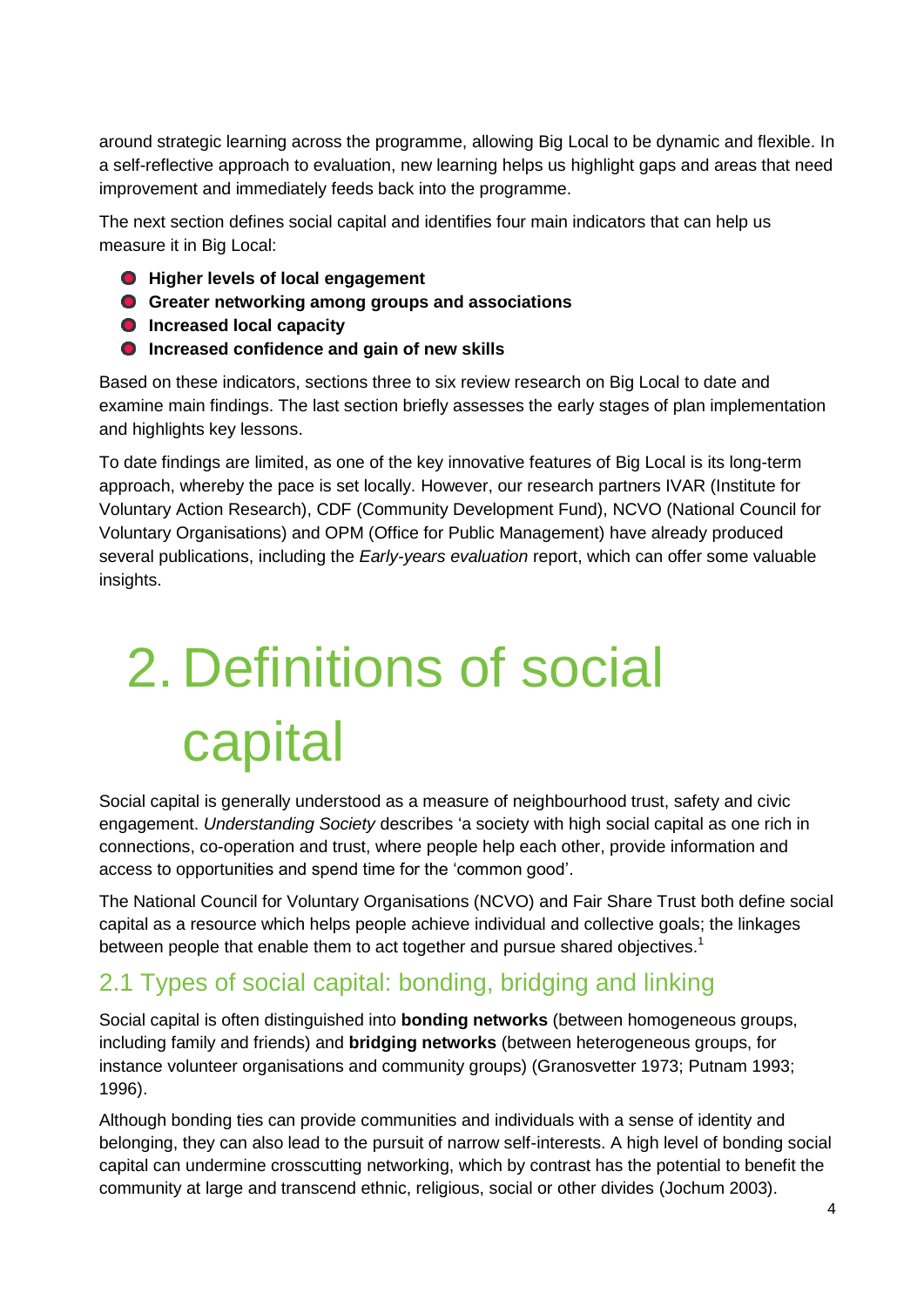Bridging networks can increase people's exposure to diversity and facilitate social interaction and exchanges, through networking and working in partnerships with external organisations. They can help people to gain access to resources that might not have been available to them otherwise.<sup>2</sup> However, communities with strong social capital can exercise tight control over members, potentially increasing the level of conformity and reducing their degree of autonomy (Jochum 2003).

The work of Robert Putnam (1993; 1996) has informed the most common understanding of social capital, mainly based around bridging networks, in which the number of voluntary organisations and their level of activity are strong predictors of high social capital. Putnam's study was based on indicators such as low voting turnouts, participation in referenda, circulation of newspapers and number of sport and cultural associations, but he overlooked the role of politics and institutions, as well as family and education. His work implies that the degree of local development or the level of pre-existing social capital will determine the success or failure of community programmes in building new social capital. For Putnam, the cycle of disadvantage is hard to break.

An understanding of social capital in terms of its dynamic evolution can be more helpful. For James S. Coleman (1988), social capital depends on action. Rather than pre-dating action, it emerges from it, as relations between people change in order to facilitate a specific goal, even where civil society is particularly weak and fragmented.

In fact, social capital does not exist in a vacuum and needs to be placed in the wider institutional context in which networks are embedded. The development of both bonding and bridging social capital undoubtedly requires support: for example, by providing a facility where people can meet and interact or access to transport services so people can attend meetings and events. Successful and constructive networking (associated with bridging social capital) also requires knowing how potential partners can be identified and contacted. Obtaining or disseminating information is therefore crucial (Jochum 2003). In this respect, Big Local can facilitate the formation of social capital, whereby the money and the support structure it offers will be equally important in facilitating networking and increasing confidence and capacity.

Woolcock (2001) introduced a useful concept, a third type of social capital which has a vertical dimension: **linking social capital.** This refers to the connections and social relations with those in authority and relates specifically to 'the capacity to leverage resources, ideas and information from formal institutions beyond the community', such as local and national government. For instance, some grassroots and voluntary organisations can act as advocates and can provide institutions with an effective channel for communicating and interacting with communities and marginalised groups, while helping people engage in decision-making processes and garner resources (Jochum 2003). Linking social capital therefore strengthens collective action for social change and institutional reform.

### 2.2 Norms and networks

Overall there is a general consensus around a definition of social capital based on two main dimensions: the **norms** and **networks** that facilitate collective action.

*Networks* relate to the structural aspects of social capital, i.e. social relations and interactions among individuals or within groups (such as families, organisations and communities). *Norms* focus primarily on the cultural aspects of social capital, relating to established standards of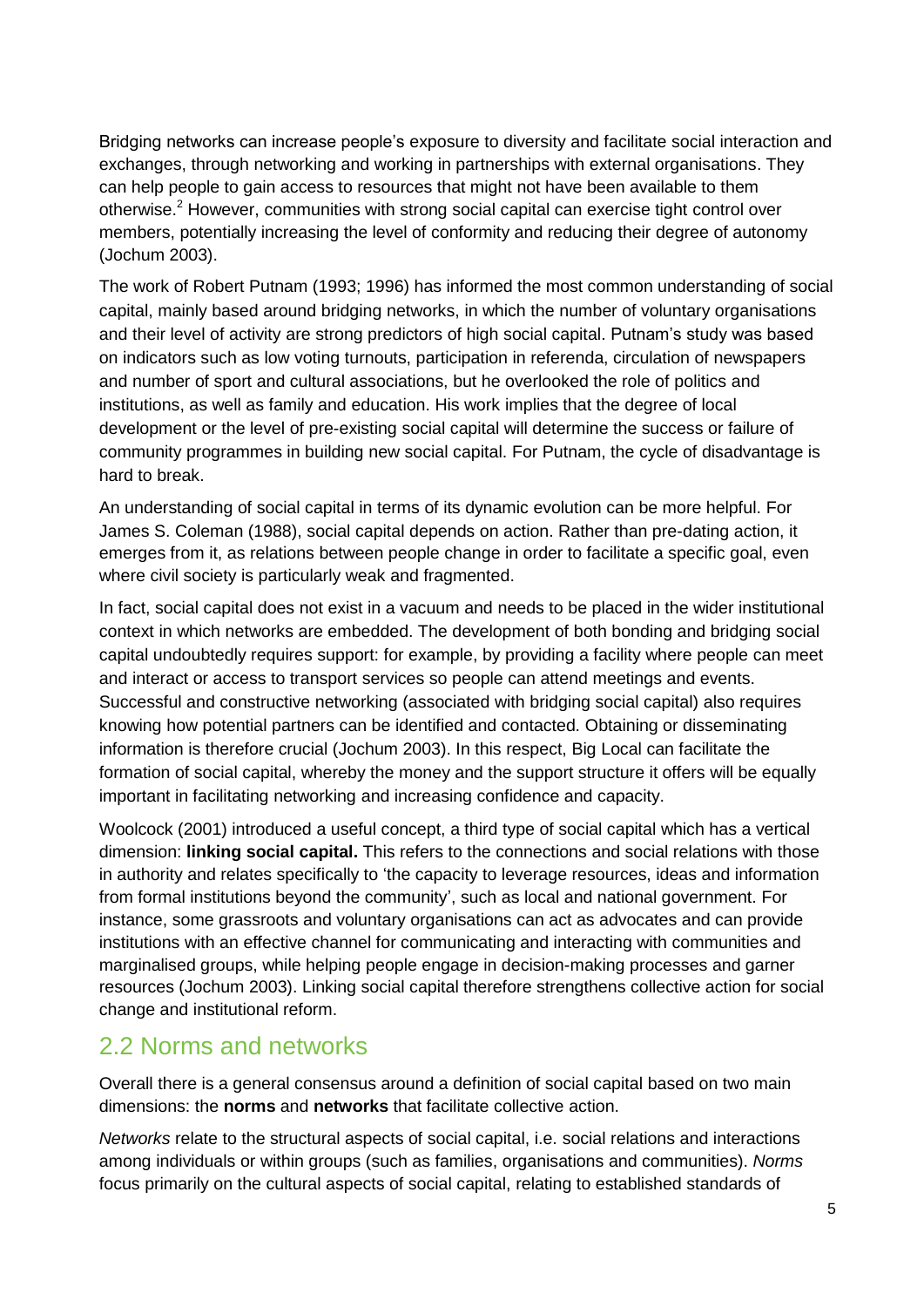conduct and the shared understandings or values held by a group of people (including trust and reciprocity). These two mutually interdependent elements are embedded in social structures: while networks enable the development of shared norms, shared norms encourage social interaction and strengthen networks (Jochum 2003).

These two key components are also encapsulated in the OECD's (Organisation for Economic Cooperation and Development) definition of social capital that has been adopted by the Office of National Statistics (ONS) and is used throughout government departments in the UK. Social capital is defined as the 'networks together with shared norms, values and understandings that facilitate cooperation within or among groups'.<sup>3</sup>

### 2.3 Social capital within Big Local

Big Local provides a platform for local talent to flourish and ultimately gain the confidence to make decisions and improve life in their community. Measuring impact in terms of increased social capital is undoubtedly challenging. The literature has identified several indicators that, when combined, can help us assess different degrees of bonding, bridging and linking networks (Siegler 2014). 4

Here we focus on four main indicators of bonding and bridging social capital that most clearly link to Big Local's outcomes and the measures we use in our evaluation plan:

- **higher levels of local engagement;**
- **greater networking among groups and associations;**
- $\bullet$  increased local capacity;
- **increased confidence and gaining new skills.**

Based on these indicators, in the next few sections we examine initial findings, recognising that Big Local is about a third of the way through its timeline. Big Local takes a long term, communitypaced approach to building social capital and it is crucial to take this into account when reflecting on learning to date.

Social capital of the 'linking' type plays a crucial role within the Big Local programme, as areas learn how to interact with local authorities and gain the confidence to meet and develop relationships with decision makers, in order to shape policy making. Local councils and councillors, particularly in the initial stages, often provide important guidance with their working knowledge of areas and structured approach (NCVO et al. 2014).

However, there are often clashes between institutions and their more formal modes of working against the more informal ways of Big Local partnerships (Gilchrist 2015). Areas at times have complained of interference and/ or lack of support from local councils (NCVO et al. 2014). Councils might not share the same view of what resident control means and might show impatience with the process and pace of community decision-making, as well as unwillingness to give up a sense of control (NCVO et al 2014). Yet, based on anecdotal evidence, there are a number of cases of fruitful collaboration between Big Local areas and local authorities, particularly as plans start translating into actions (CDF 2015b). This report does not attempt to measure linking social capital within Big Local, as to date there are limited findings, but this is certainly an aspect that demands in-depth research in the future.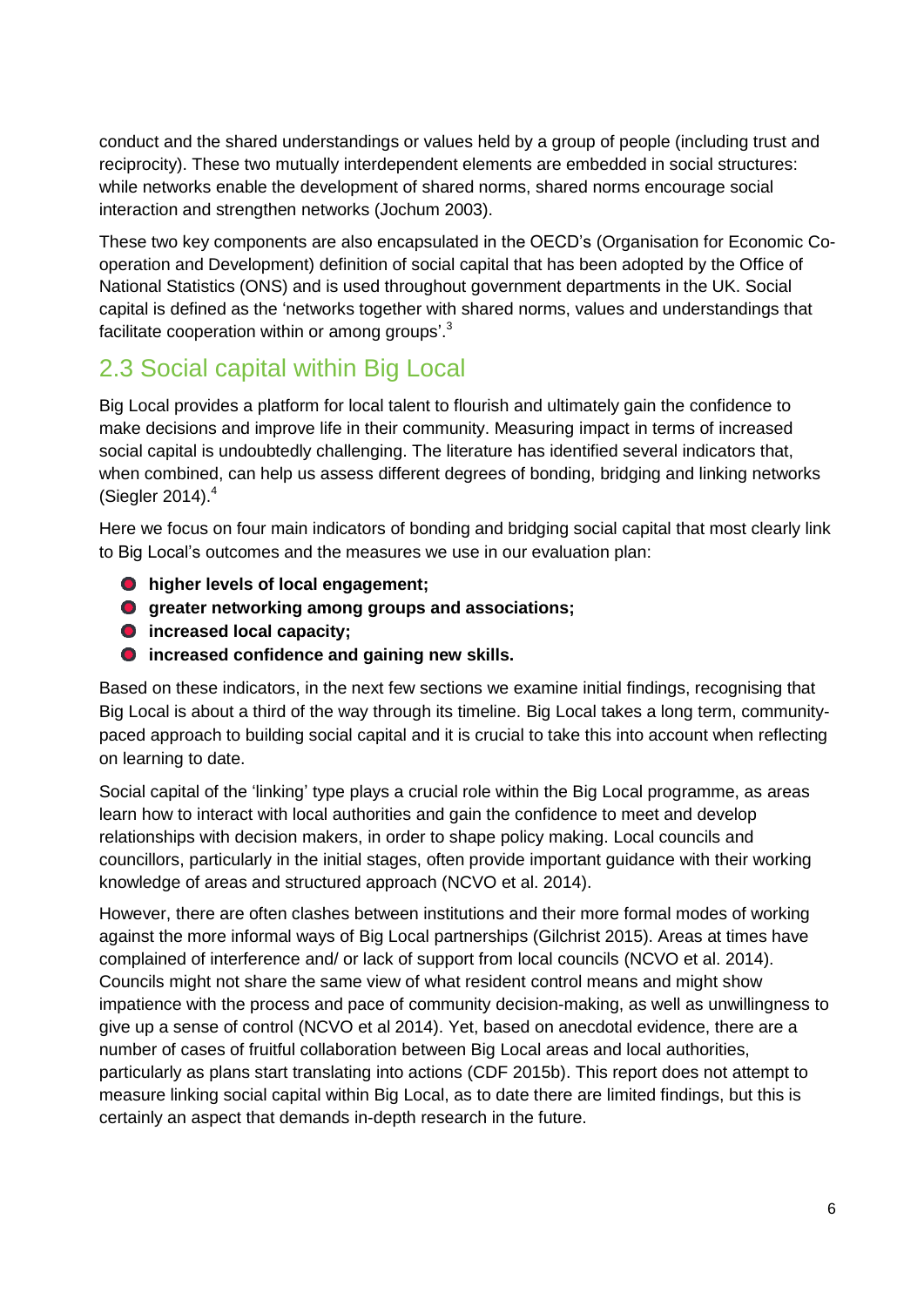## <span id="page-6-0"></span>3. Higher levels of local engagement

Who is engaging in Big Local, how and how much? Most of the work in Big Local areas is carried out by partnerships. These are made up of people who want and are able to take an active role. Partnerships have to reflect the demographics of the area and residents are expected to make up at least 51% of the membership.

Unsurprisingly, most areas end up having a core group, a **'dedicated few'**, who generally have some level of experience of working with the community. This is reflected in findings from a survey of residents involved with Big Local carried out in 2013. However, a considerable percentage of people who are new to community activity are starting to get more involved: 17% of respondents reported they had not been involved with their community before Big Local.



**Figure 3.1 How have residents been involved with their community in the past?**

*Source: Big Local residents survey 2013 (N=92). More than one answer could be given so percentages do not sum to 100*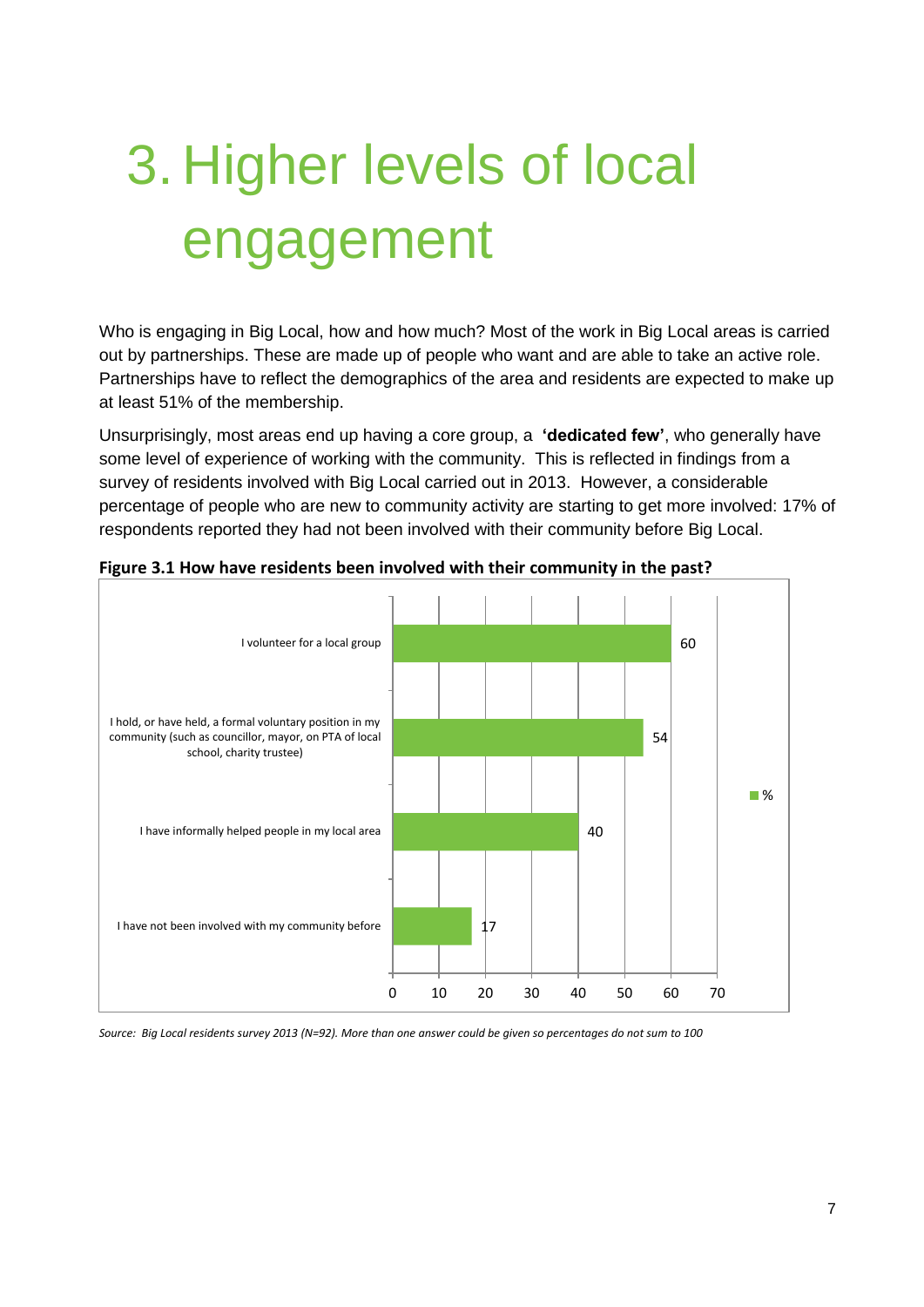#### **Figure 3.2 How active were the steering group/partnership members in the community before Big Local?**



*Source: Big Local residents survey 2013 (N=100). A single response question. Due to rounding percentages may not sum to 100.*

Engaging new people is one of the biggest challenges facing Big Local partnerships. CDF's report on *Influences on the development of Big Local areas* (2014) identifies several engagement methods employed by areas that promise good results (see methodology in the Appendix):

- **word-of-mouth** for example, getting out and talking to people, particularly on estates;
- **mobile methods of consultation** for example, a Big Local bus which can reach different parts of the community;
- **events** for example, holding carnivals and fun days or having a stall at another community event;
- **fun and engaging methods** for example, using Lego to get people to create their visions of the future.

Open events are a very effective way of involving people: a third of residents surveyed said they had attended one. In particular, events can prove helpful for recruiting people who are new to working with the community, with 50% of this group saying they got involved through an open meeting. Speaking to people face-to-face and offering micro-volunteering and small tasks have proved effective at addressing the issue of limited time capacity for most residents, helping to increase participation beyond the 'dedicated few', as shown in figure 3.3.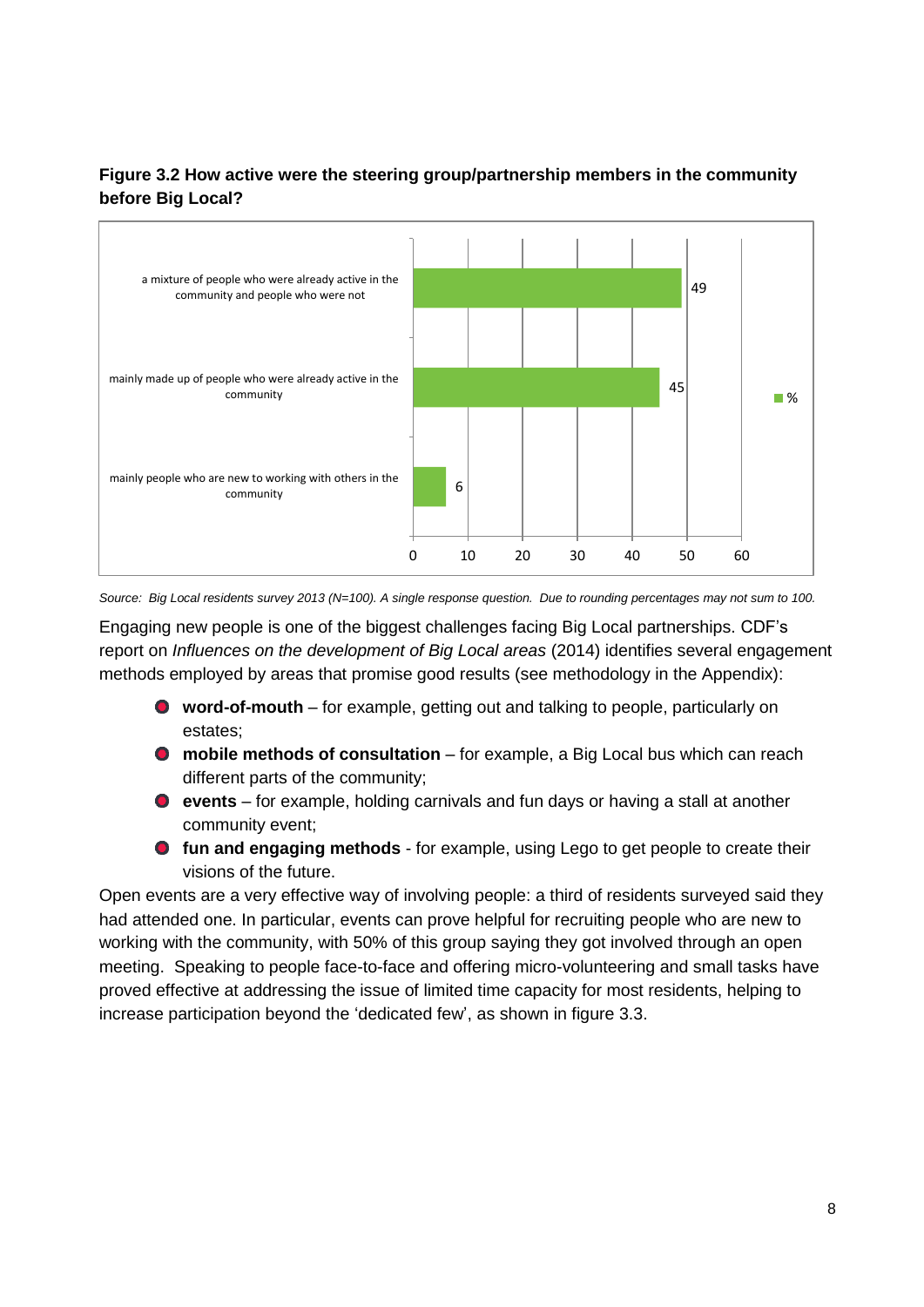

#### **Figure 3.3 What are the best ways of getting and keeping people involved in Big Local?**

*Source: Influences (2015) (N=86). A multiple response question: respondents could select more than one answer, so totals do not add up to 100%.*

Overall, since the programme started, 150 communities (most with little or no tradition of residentorganising at a community-wide level, and none with experience of managing a community initiative on this scale) have seen core groups of active residents and local organisations come together to develop shared visions. These residents have put in thousands of hours of their own time to work with their communities, prioritise what is most needed and produce ambitious plans to address these priorities.

Much of the success of the programme will depend on the effectiveness and sustainability of these local partnerships and how inclusive and accountable they can be over time.

### 3.1 How do partnerships work?

CDF's latest research on Big Local, *Influences on the development of Big Local* (2015a), finds that structures adopted by groups often tend to take a traditional committee form with a chair and regular meetings (see methodology in the Appendix). See figure 3.1.1 here below.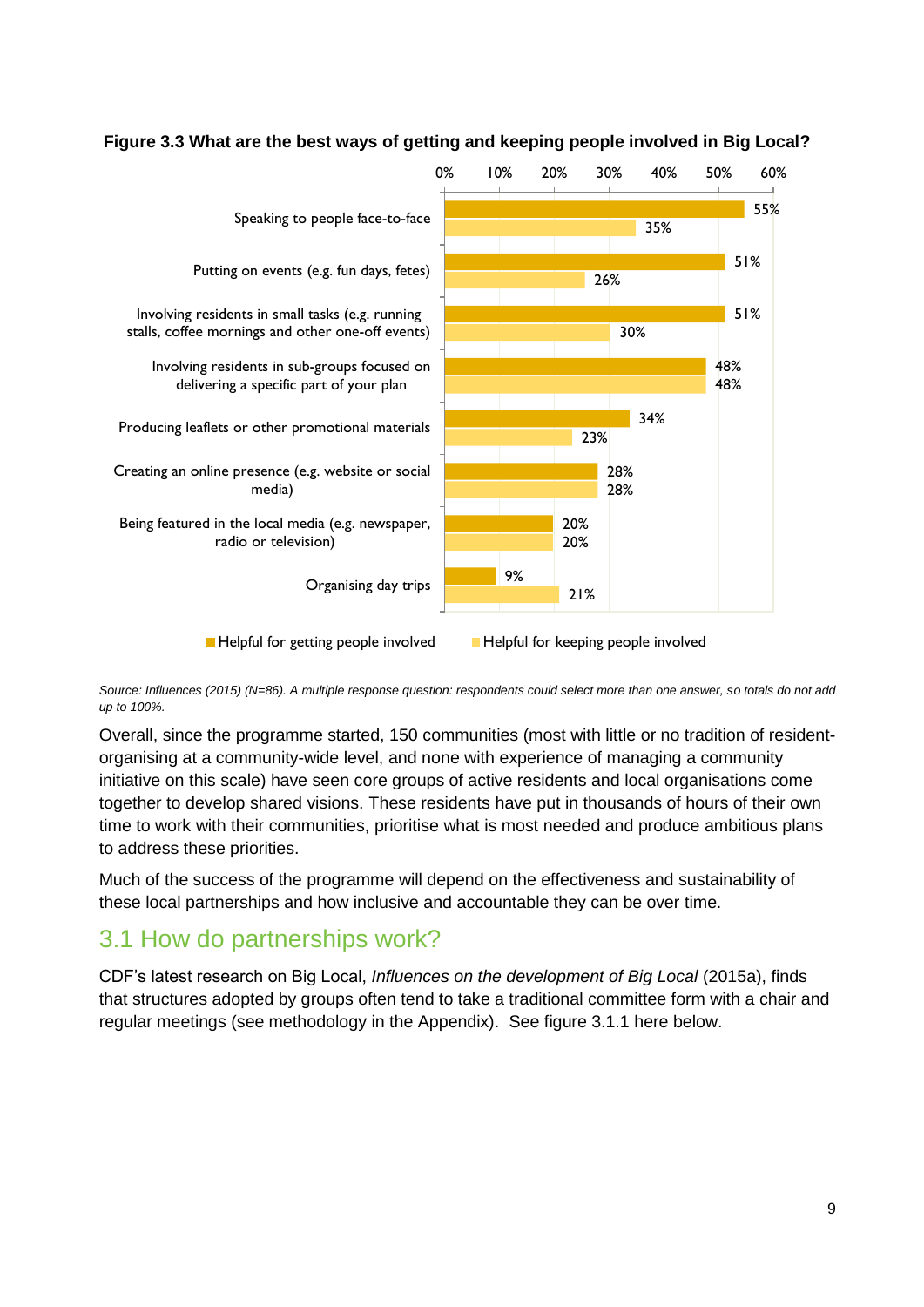**Figure 3.1.1 Example of partnership structure, drawn by residents in focus group**



*Source: CDF's Influences on the development of Big Local (June 2015).*

The report distinguishes between steering groups and partnerships. Steering groups generally have a much looser structure than partnerships, drawing together a range of organisations and residents.

IVAR's *Annual Learning Review 2013-2014* (see Appendix for methodology) finds two main partnership structures and shows how each of these make connections with other community groups and local institutions.

- **Hub and spokes models** have a central 'core' that makes final decisions and attached subgroups. For instance **PEACH** (Big Local area **Custom House**) uses grassroots groups to feed into a central decision-making body. A non-voting advisory group supports thinking and provides information.
- **Commissioning models** see partnerships act directly as a grant giving and commissioning body,



rather than using sub-groups. In **Kingbrook and Cauldwell**, for example, the partnership is made up of ten decision makers (of which seven are residents). They will: '[…] *look to existing local partners to deliver projects, activities and services, through a combination of providing grants and commissioning. This will help to encourage as many local organisations as possible to play a role in the Big Local initiative, using existing networks and skills where possible.'*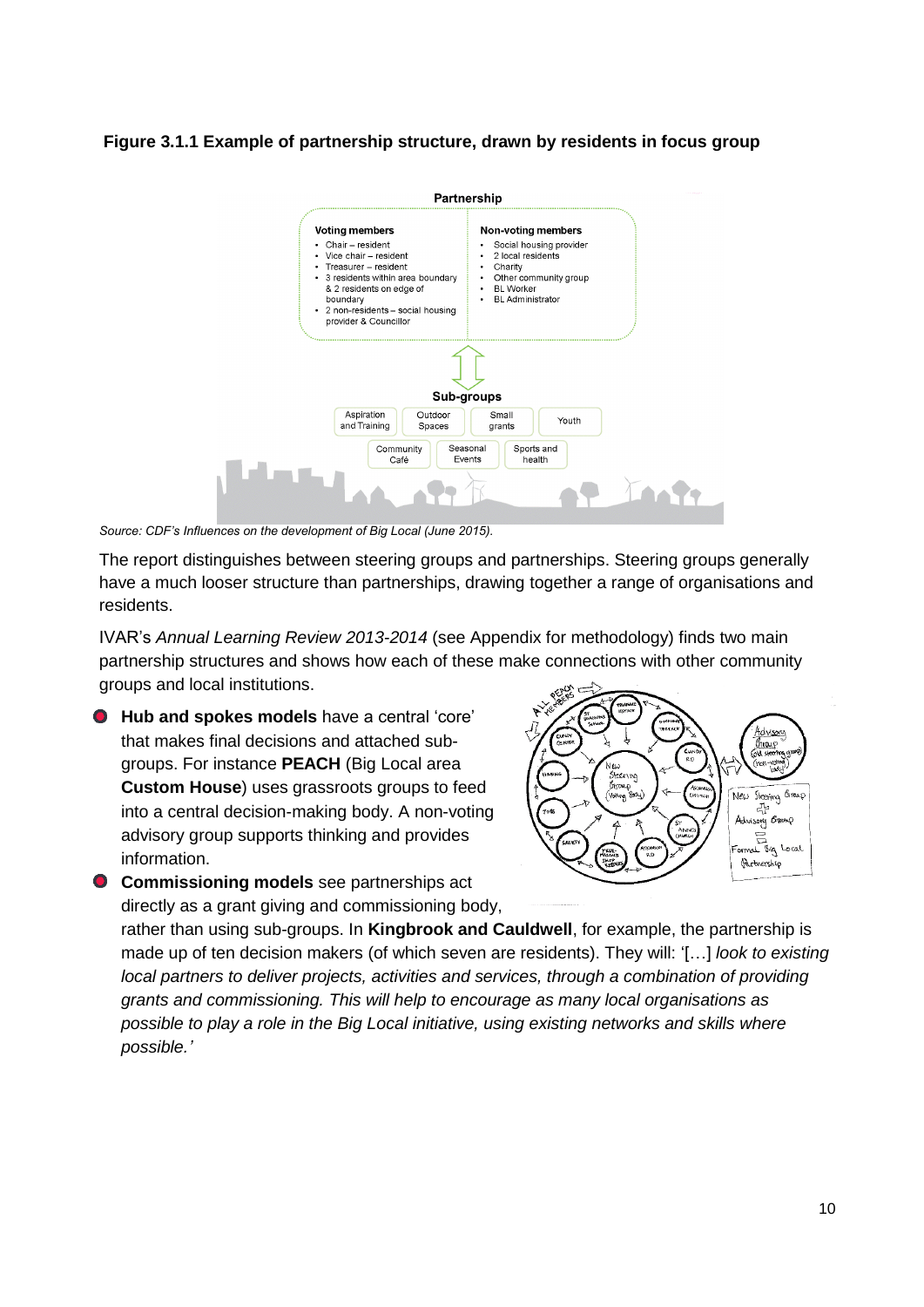## <span id="page-10-0"></span>4. Greater networking among groups and associations

As examined above, Big Local area partnerships typically include people who have already been active in their community. In some areas this has made it easier to establish an active group of residents for Big Local. For example, in some areas the starting point for Big Local was through existing groups, sometimes alongside an open meeting. The figure below shows relationships between partnerships and other local organisations and community groups.



**Figure 4.1 The relationship between the steering group/partnership and other organisations**

*Source: Big Local residents survey 2013 (N varied for each item from 72-95). A series of single response questions. Due to rounding percentages may not sum to 100.* 

Generally, areas with better relations with other local grassroots and organisations have fewer obstacles to overcome when trying to get people together. However, relatively high levels of preexisting community activity can have a mixed impact. Some areas build effectively on existing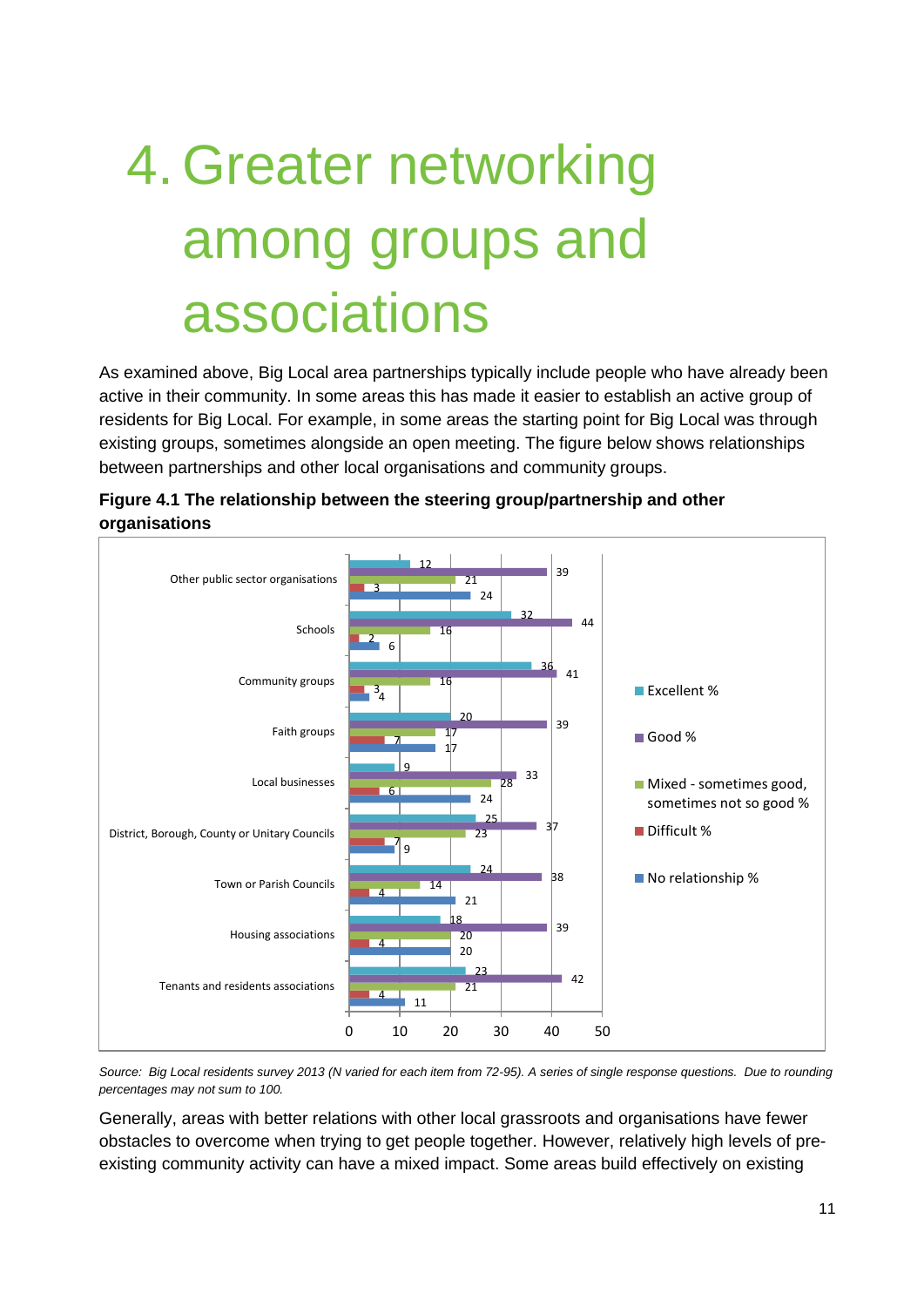social capital, while others find it more difficult, as Big Local is perceived as something external by local community groups – 'them' rather than 'us' (see CDF 2014, p. 21).

Overall, the *Early years evaluation report* (NCVO et al. 2014) finds that a majority of the partnership members who took part in their survey believed their involvement with Big Local has increased their connections with others. 89% (n=231) said they had got to know more people in their area as a result of getting involved. In the evaluation workshops, participants reported meeting new people through Big Local in a number of different ways: by setting up steering groups and partnerships, attending events, running surveys, being involved in community research and consultation activities, or by volunteering in local hubs where Big Local activities take place.

Respondents also mentioned meeting people they would not normally have met, from different parts of the community, different ages, or different 'status' (for instance, working alongside councillors), which is a strong indicator of creating bridging networks. People involved have also learnt more about local organisations, services and businesses in their area.

Networking represents an effective way of increasing learning and getting access to valuable help and know-how. Many areas say they have received some level of support from somewhere else. For example, 31% received support and new ideas from other groups and organisations and 29% benefited from connections to other useful people and/or organisations.



#### **Figure 4.2 Sources of help and support accessed by residents**

*Source: Big Local residents survey 2013 (N= 99). A multiple response question: more than one answer could be given so totals do not equal 100.*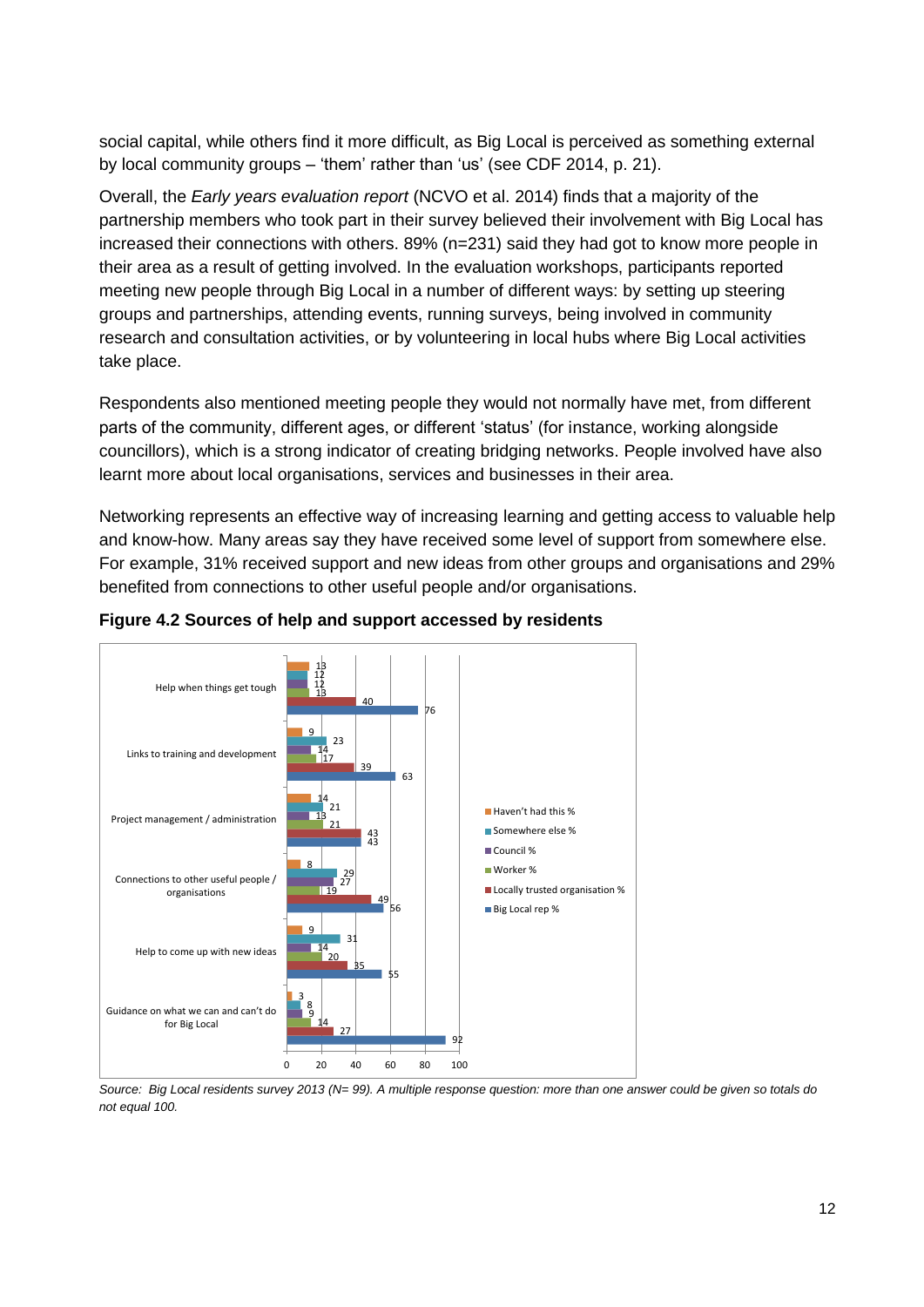## <span id="page-12-0"></span>5. Increased local capacity

Although Big Local is generally being led by a small number of people involved in partnerships, many feel it is the residents that influence decisions on Big Local plans. Consultation and visioning exercises carried out to identify key priorities of plans ensure the wider community have a say in the process of creating the plan

#### **Figure 5.1 Who leads Big Local?**



*Source: Big Local residents survey 2013 (N= 100). A single response question. Due to rounding percentages may not sum to 100.*

#### **Figure 5.2 Who makes decisions on Big Local?**



*Source: Big Local residents survey 2013 (N= 98). A single response question. Due to rounding percentages may not sum to 100.*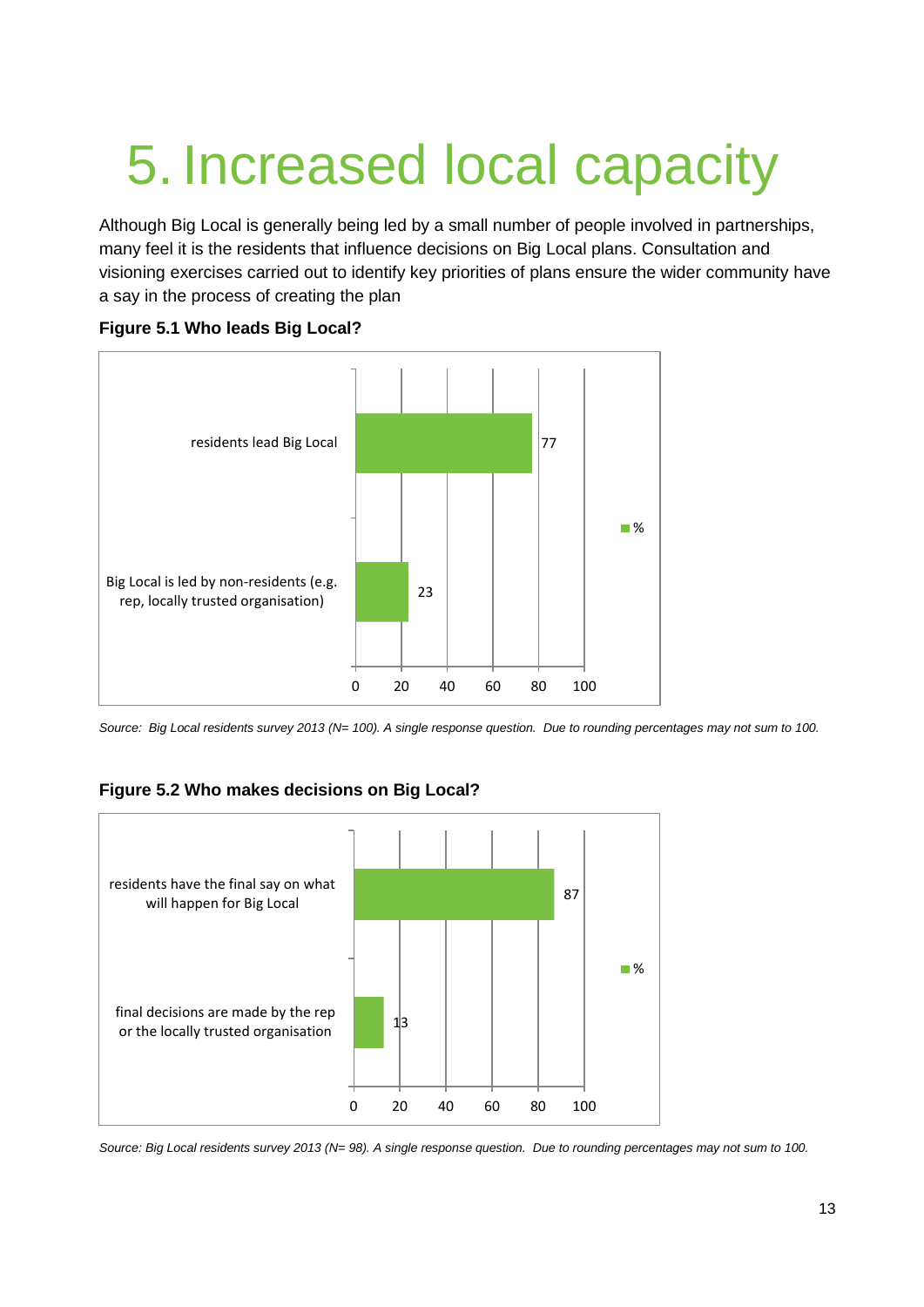Figure 5.3 compares the results of surveys carried out in 2013 and 2015 (CDF 2015a). The percentage of respondents that felt residents have the final say, lead and view Big Local as their project has consistently increased since 2013. An overwhelming majority (95%, n=82) feel residents have the final say on what will happen in their Big Local area.



#### **Figure 5.3 What influence do residents have on decisions?**

*Source: Influences on the development of Big Local (CDF 2015b) - Whether survey respondents agree residents lead Big Local, view it as their project or have the final say in Big Local (N=81/82) with comparison to 2013 survey (N=98-100)*

Some areas have professionals involved, including people who have written town plans or set-up social enterprises, former councillors or experts in community development. Others bring different technical experience, such as web design or social media. Table 5.1 identifies key people and organisations and their degree of perceived influence in decision-making.

| <b>Key</b> | <b>People/ organisation</b>               | High<br>influence<br>(no. of areas) | <b>Medium</b><br>influence<br>(no. of<br>areas) | Low<br>influence<br>(no. of areas) |
|------------|-------------------------------------------|-------------------------------------|-------------------------------------------------|------------------------------------|
| <u>р</u>   | Resident partnership or<br>steering group | 11                                  | 1                                               | 0                                  |
|            | Rep                                       | 11                                  | 0                                               |                                    |
|            | Locally trusted organisation              | 9                                   |                                                 | 2                                  |
|            | Council                                   | 6                                   |                                                 | $\overline{2}$                     |

#### **Table 5.1 Relational map**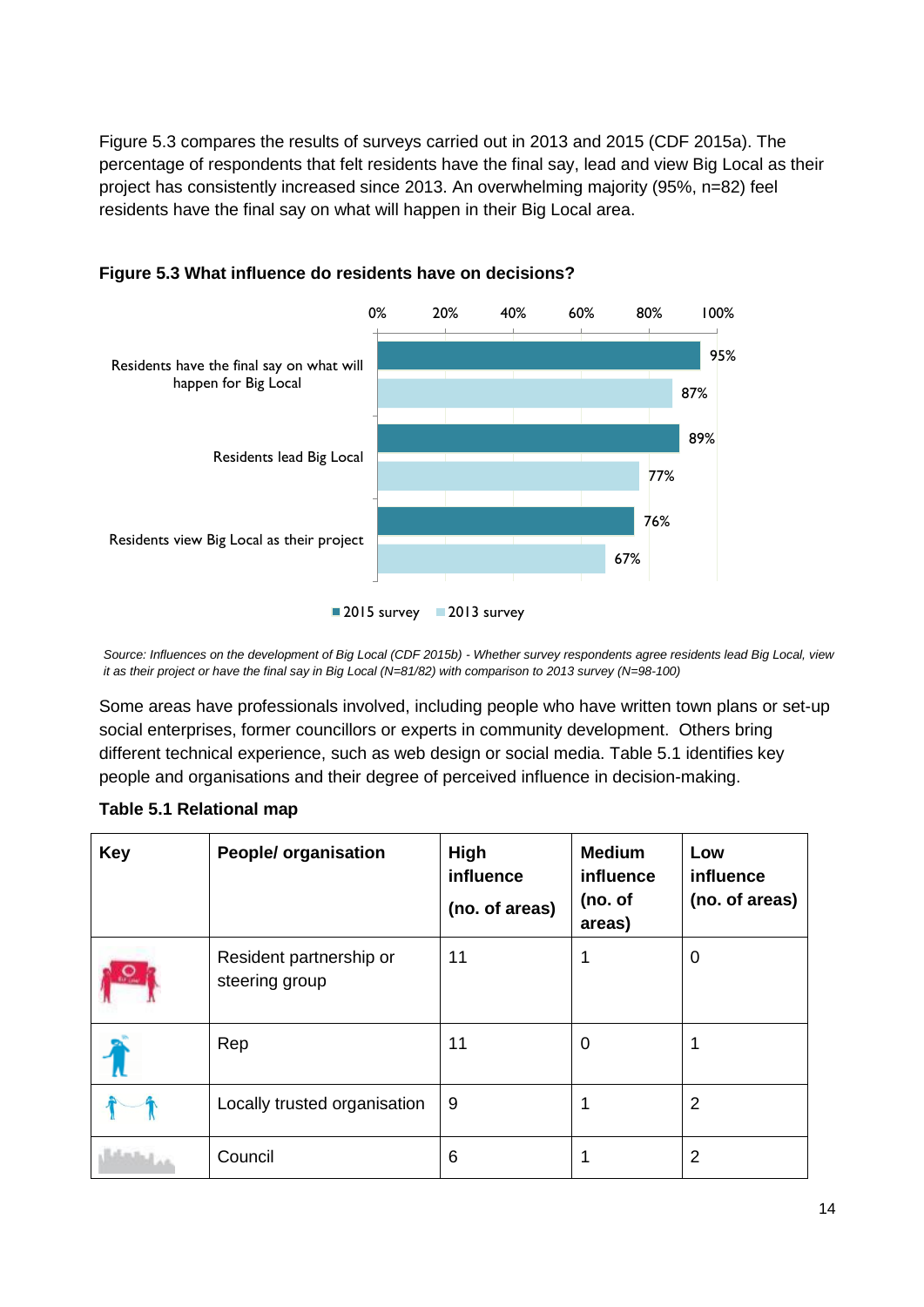|                    | Community groups                                | 5              | $\overline{4}$ | $\overline{2}$ |
|--------------------|-------------------------------------------------|----------------|----------------|----------------|
|                    | Dedicated worker                                | $\overline{4}$ | $\mathbf 0$    | $\mathbf 0$    |
|                    | School                                          | 3              | $\mathbf{1}$   | $\mathbf 0$    |
|                    | Other residents                                 | $\overline{2}$ | $\overline{2}$ | 5              |
|                    | Councillor                                      | $\overline{2}$ | $\pmb{0}$      | $\overline{2}$ |
|                    | Faith groups                                    | $\overline{2}$ | $\overline{2}$ | $\mathbf 0$    |
|                    | Voluntary and community<br>sector organisations | $\mathbf{1}$   | 1              | $\mathbf 0$    |
|                    | Housing association                             | $\mathbf 1$    | 1              | $\mathbf 1$    |
| <b>Local Trust</b> | <b>Local Trust</b>                              | $\mathbf{1}$   | $\pmb{0}$      | $\mathbf{1}$   |
|                    | <b>Businesses</b>                               | $\mathbf 0$    | $\mathbf 0$    | $\overline{2}$ |
|                    | Other public sector<br>organisations            | $\mathbf 0$    | 1              | $\overline{2}$ |

*Source: Influences on the development of Big Local areas (CDF 2014)*

Where possible, the groups identified in the table above act as flexible units whereby, if the residents are not able to fulfil a specific role, this will be picked up by another member of the extended team.

Residents also draw on an extended support network. Examples include:

- a community foundation 'doing the legwork' on proposals and admin work;
- students from local schools and/ or universities supporting with research;
- **O** accessing free training from community and voluntary services;
- a town clerk advising on legal issues and insurances;
- a housing association providing a designer for branding.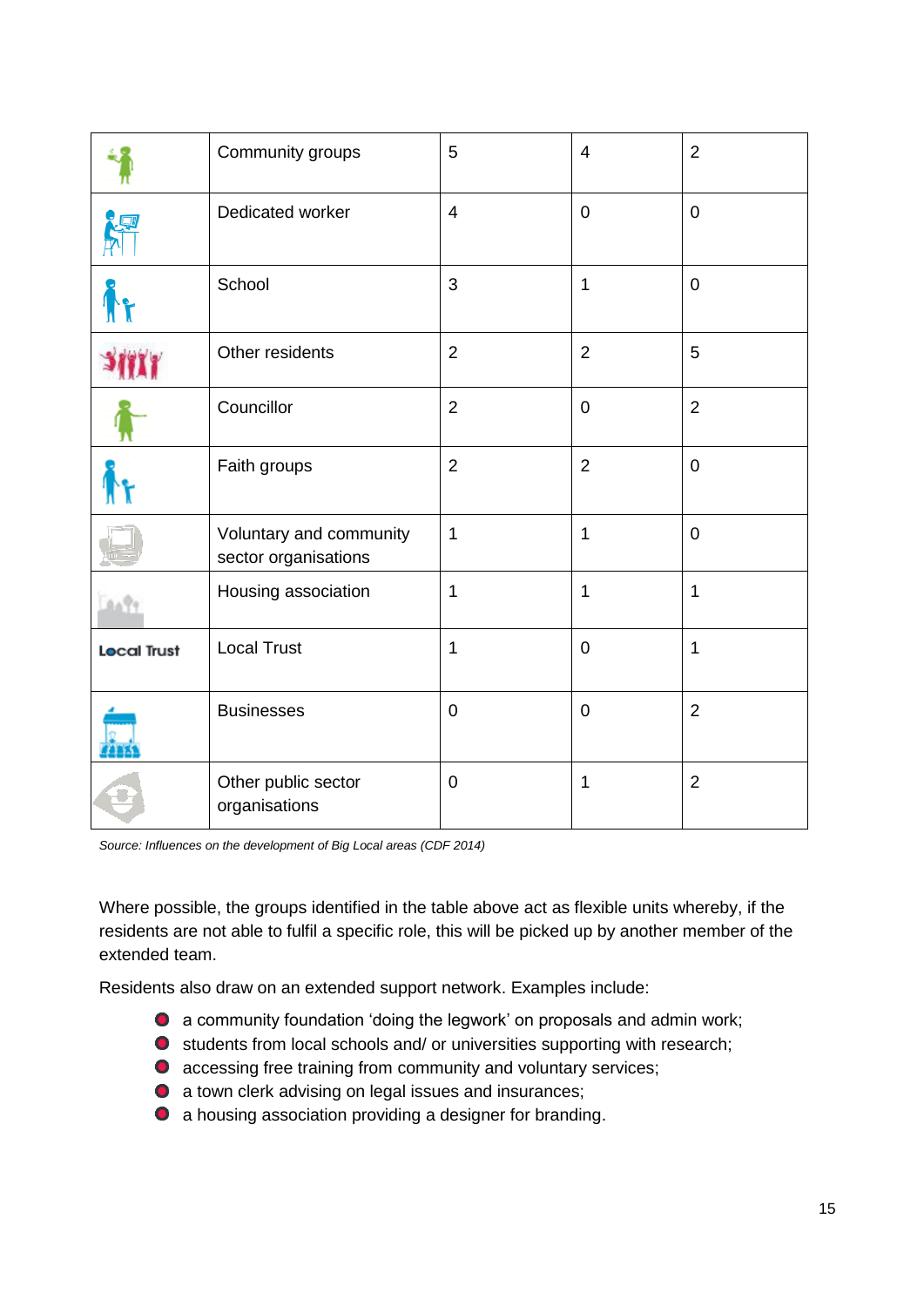

#### **Figure 5.4 How the partnership/steering group works together**

*Source: Big Local residents survey 2013 % of areas that agree with each statement represents 'agree' and 'strongly agree' responses. (N = 101). A series of single response questions. Due to rounding percentages may not sum to 100.* 

CDF's latest report (2015a) identifies a number of key team roles that develop to support partnerships and help them work effectively, within the context of shared leadership:

- **strategic thinker** keeping an eye on the bigger picture and ensuring activities relate to desired outcomes;
- **do-er** making things happen;
- **catalyst** sparking new ideas and ways of doing things;
- **C** connector bringing together different people and groups across the area;
- **O** advisor providing expert advice and support;
- **coach** supporting development and motivating others. This is often someone who is slightly removed.

These roles are often played by residents or people outside the formal partnership and may be filled by more than one person.

The figure below highlights a number of ways in which local capacity is increasing overall.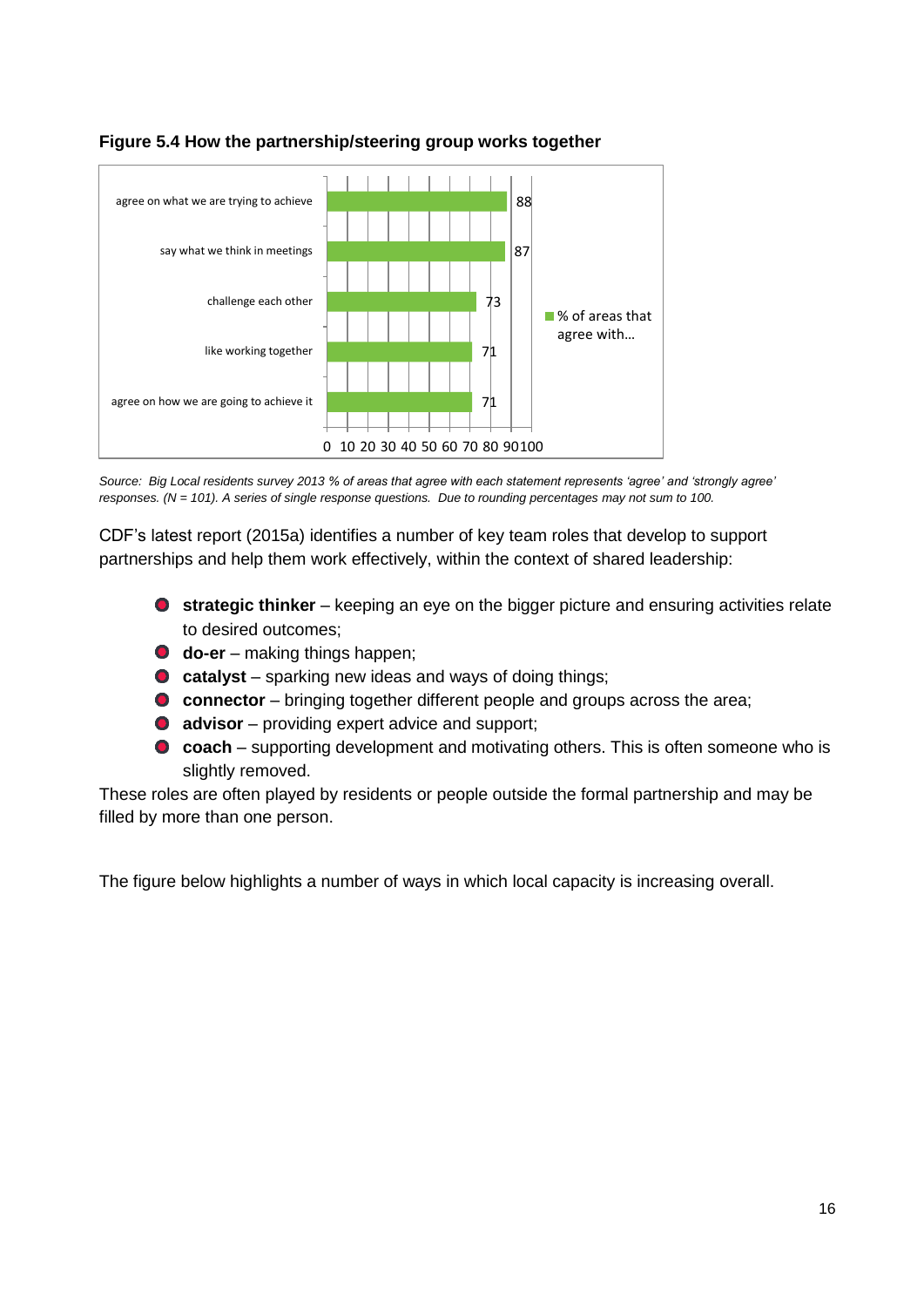#### **Figure 5.5 Changes linked to capacity**



*Source: Early years evaluation report (NVCO et al. 2014)*.

## <span id="page-16-0"></span>6. Increased confidence and gain of new skills

72% of partnership members surveyed for the *Early years evaluation report* (n=228) stated that they had learnt new things and/or developed new skills as a result of being involved in Big Local. In evaluation workshops, residents with significant prior experience of volunteering or community work were just as likely to report they had learnt new things as those who were new to it. Even those who had previous experience of community initiatives reported that Big Local felt different from other community programmes and this has led to some interesting learning for all involved.

For those most actively involved – the partnership members - the *Early years evaluation* found strong evidence that many are growing in confidence, increasing their knowledge and their skills, particularly around working with others and planning activities and the practicalities of making Big Local happen – see figure 6.1.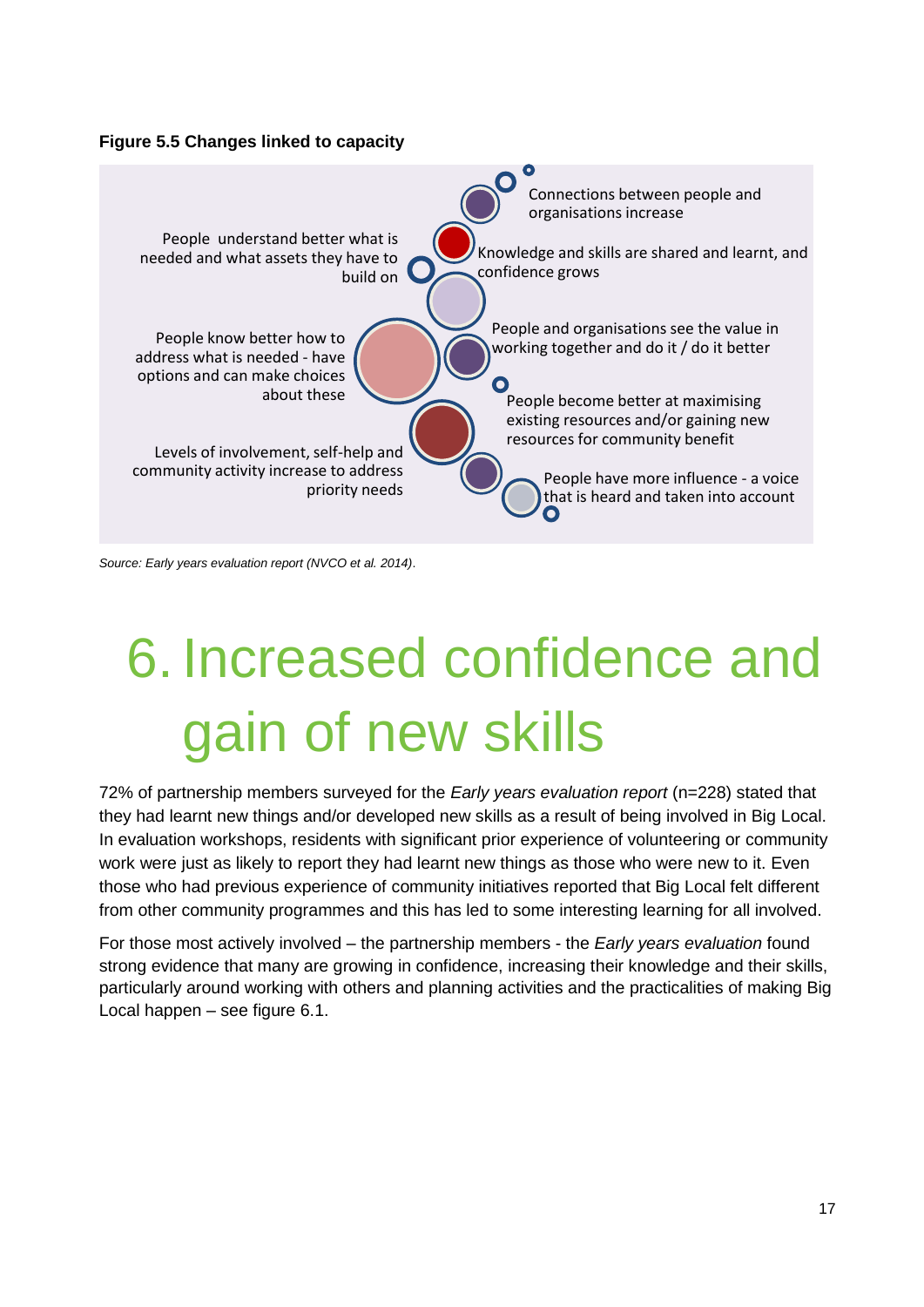

#### **Figure 6.1 Steering group/partnership confidence**

*Source: Big Local residents survey 2013. % of areas that feel confident represents 'very confident' and 'quite confident' responses. N varied for each item from 100 to 101. A series of single response questions.* 

A majority of partnership members reported that their involvement with Big Local made them feel more positive about where they live, and that they were contributing to building a stronger sense of community in their area. 68% of partnership members said they felt more positive about where they lived. 78% felt they were building a stronger sense of community (NCVO et al. 2014)

The first 100 areas to be launched were more confident than the final 50 who began their Big Local journey more recently. This suggests that residents' confidence is developing as they progress through Big Local.

There are different ways in which Big Local areas are learning new skills:

- **O** learning from their local peers;
- **O** learning from networking events and pilot projects;
- **O** learning from people in other Big Local areas.

Resident learning from other Big Local areas generally takes place at national, sub-regional or thematic events. Areas also visit or make contact with other areas on their own initiative. Though only around half of the survey respondents mentioned this, it was one of the aspects of learning they praised most highly (NCVO et al. 2014).

*Influences* (CDF 2015, p. 12) reports that, 'regardless of the size and scale of projects that Big Local areas are undertaking in the local community, residents frequently describe the amount that they have learnt as one of the key successes of the Big Local programme so far'.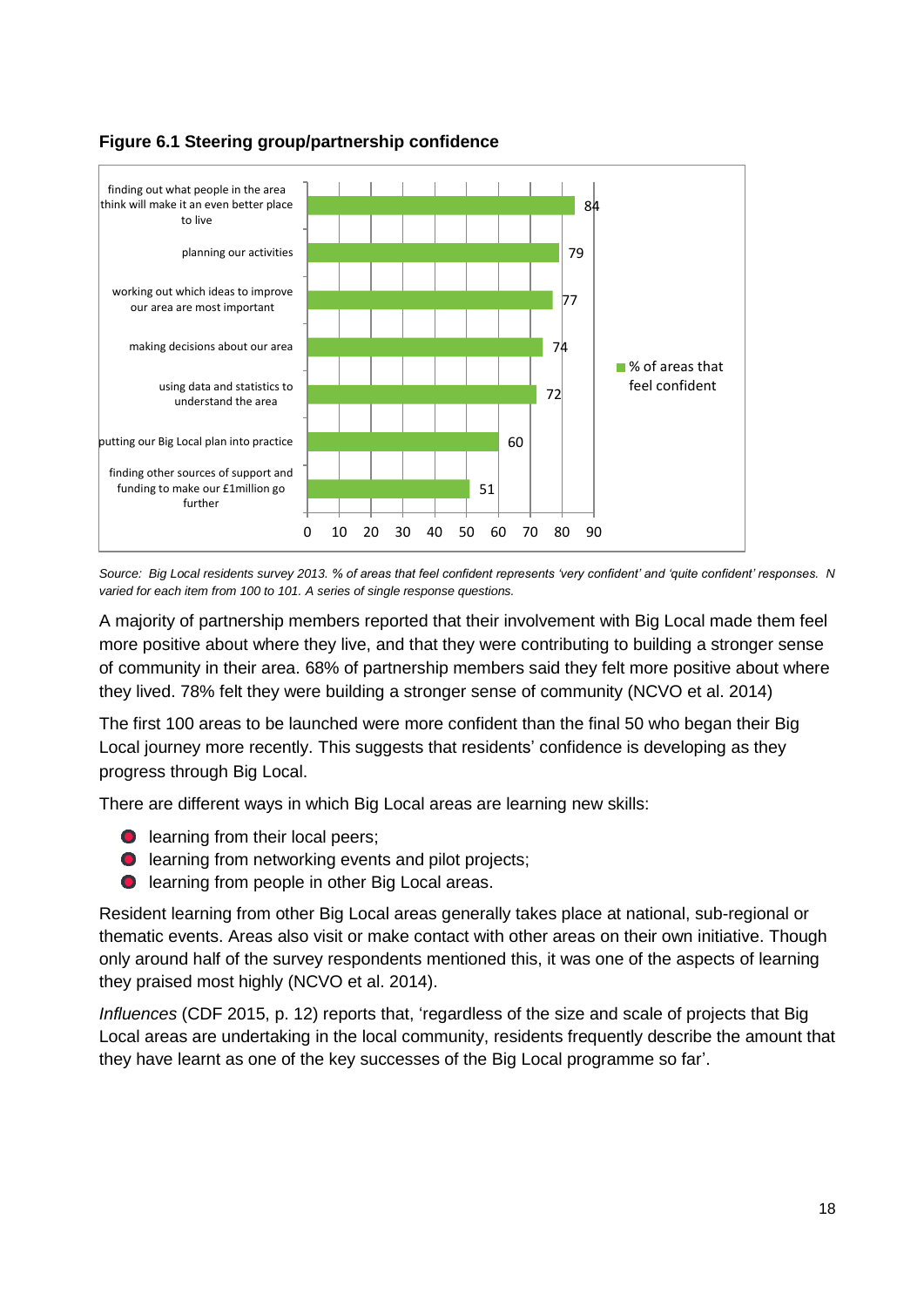## <span id="page-18-0"></span>7. What next?

As Big Local areas are starting to implement their plans, we are already identifying different strategies. In their publication *Plans to action*, CDF (2015b) conducted interviews with five Big Local areas to understand how they delivered projects (for methodology see Appendix).

Four different methods of plan delivery were identified:

- **commissioning** commissioning an organisation to deliver a project, with some tailoring for the Big Local area;
- **co-working** working in partnership with an existing organisation, most often based in the area, who are already delivering something that meets Big Local priorities;
- **co-creating** identifying a need in the area and developing a bespoke project to address this;
- **bidding** developing a form and selection criteria. Projects apply and are awarded funds if they meet priorities for the area.

Each strategy entails challenges and opportunities, and the use of each is a testament to the important capacity building that has taken place in Big Local areas. The following table outlines the challenges and benefits of these different delivery approaches:

| Delivery method | <b>Challenges</b>                                                                                                                                                                                                                                                                                  | <b>Benefits</b>                                                                                                                                                                                                                                                  |
|-----------------|----------------------------------------------------------------------------------------------------------------------------------------------------------------------------------------------------------------------------------------------------------------------------------------------------|------------------------------------------------------------------------------------------------------------------------------------------------------------------------------------------------------------------------------------------------------------------|
| Commissioning   | May not be able to tailor to the<br>$\bullet$<br>needs of area<br>Knowledge of suitable projects<br>for area is needed<br>Contracts and monitoring will<br>need to be agreed<br><b>Communication between</b><br>partners about responsibilities<br>and outcomes needs to be clear                  | Easy to implement<br>$\bullet$<br>Takes less time to commission<br>$\bullet$<br>an organisation or individual to<br>deliver a project for an area<br>Builds knowledge of project<br>$\bullet$<br>delivery<br>Allows areas to build contacts<br>O<br>and networks |
| Co-working      | Identification of suitable partners<br>$\mathbf{\bullet}$<br>May not be tailored to the needs<br>$\bullet$<br>of area<br>Communication between<br>$\bullet$<br>partners about responsibilities<br>and outcomes needs to be clear<br>Contracts and monitoring may<br>$\bullet$<br>need to be agreed | Draw on the skills and<br>$\bullet$<br>experience of partners<br>Learn from the experience of<br>$\bullet$<br>others<br>Build contacts and networks<br>$\bullet$                                                                                                 |
| Co-creating     | May require more time to<br>$\bullet$<br>develop than other methods<br>Have to be clear about the idea                                                                                                                                                                                             | Tailored to the needs of your<br>$\bullet$<br>area<br>May focus on more than one<br>O,<br>priority                                                                                                                                                               |

#### **Table 7.1 Different delivery methods**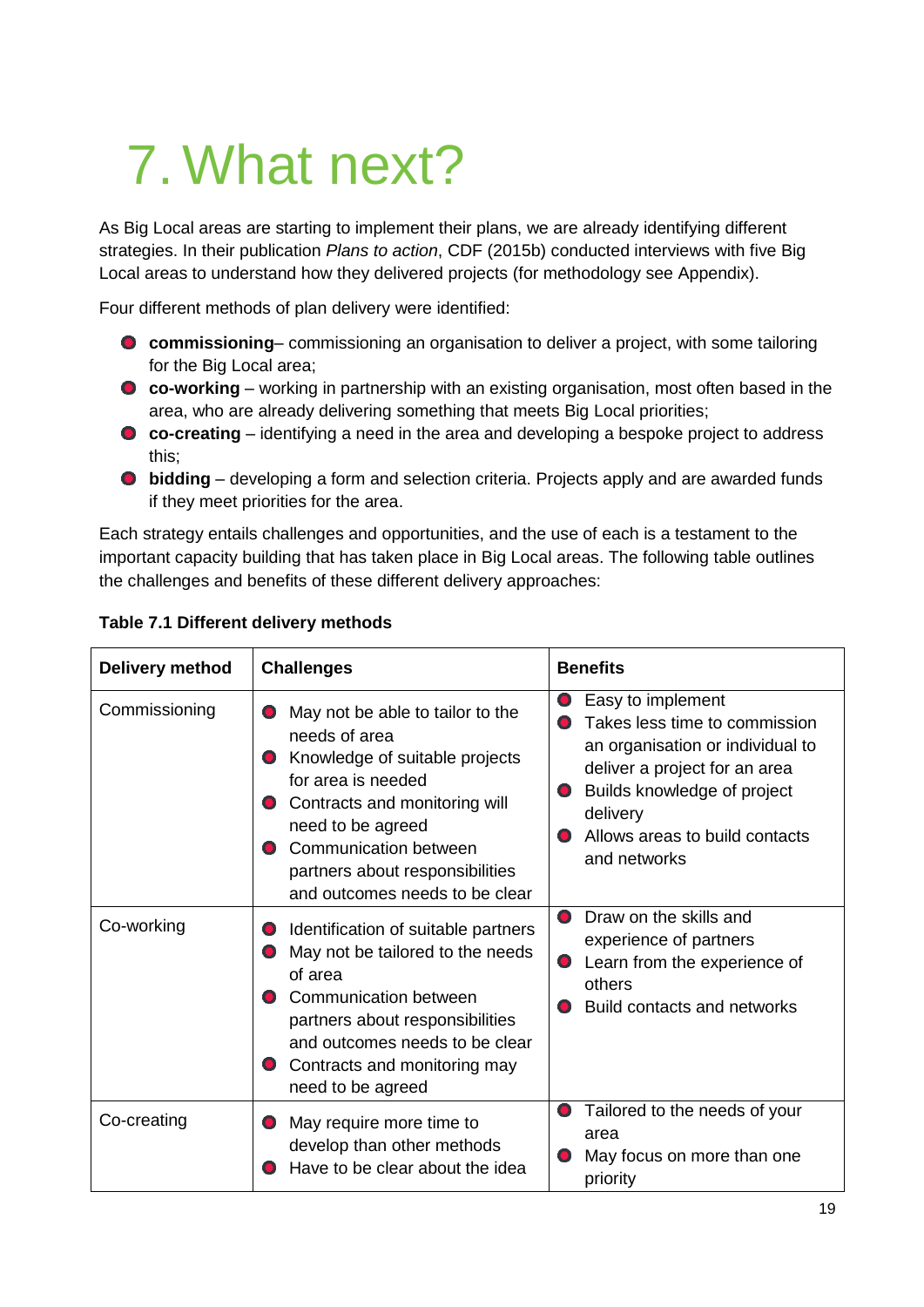|                | for the project and how to deliver<br>it<br>May need to identify new<br>partners to help deliver                                                                                                                                                                                                                      | May save money<br>$\bullet$                                                                                                                                                         |
|----------------|-----------------------------------------------------------------------------------------------------------------------------------------------------------------------------------------------------------------------------------------------------------------------------------------------------------------------|-------------------------------------------------------------------------------------------------------------------------------------------------------------------------------------|
| <b>Bidding</b> | A suitable application form will<br>need to be developed<br>A good monitoring procedure is<br>$\bullet$<br>required to ensure projects meet<br>what was proposed<br>Contracts may need to be<br>agreed<br>May mean projects do not link or<br>$\bullet$<br>add value to each other, so<br>failing to maximise funding | Allows funding of a number of<br>$\bullet$<br>projects at the same time<br>May take less time as other<br>$\bullet$<br>organisations and individuals<br>deliver the project for you |

*Source: Plans to action (CDF 2015b)*

The *Early years evaluation report* suggests that overall Big Local areas are happy with their rate of progress, though '*they commonly feel their progress is slow*' (NCVO et al. 2014, p. 76). These findings were also reflected in CDF's survey of Big Local areas (2015a). They found the most frequent response was that progress is slower than expected (41%, n=87), although a third feel it is progressing as they expected (32%, n=87). Two thirds of respondents are satisfied with their rate of progress, which represents an improvement in comparison to the 2013 survey of Big Local residents, when just over half were satisfied.<sup>5</sup>

As work progresses, new challenges will arise, not least from deepening cuts to statutory and voluntary services. Yet, a few years into the programme, we can already identify a few important key insights and lessons, particularly with regard to increasing social capital.

- **O** There is evidence that Big Local is increasingly led by residents.
- New networks are being created, with shared leadership helping delivery.
- Getting the wider community involved has been one of the greatest challenges of the early years of Big Local. Although areas have been creative in reaching out to residents, many partnerships remain reliant on small numbers and might not be sufficiently reflective of the demographics of their areas. There may be an assumption that groups that have started out with a dedicated few will be able to widen and become more inclusive over time, but that does not appear to happen naturally (NCVO et al. 2014).
- Many of those most actively involved in Big Local have gained confidence and learnt new skills. Support may be needed to encourage new people to join partnerships and build their confidence, enabling 'gatekeepers' to welcome new active residents and challenging those who may need to step back, so as to allow others in (NCVO et al. 2015).
- Open events proved to be a very effective way of involving residents, particularly for recruiting people who are new to working with the community.
- Speaking to people face-to-face and offering micro-volunteering and small tasks have helped areas to increase participation beyond the 'dedicated few'.
- CFD (2015a) finds that 'Areas want to feel they are not alone in their journey; shared learning and promotion of Big Local as a national programme may help with this'.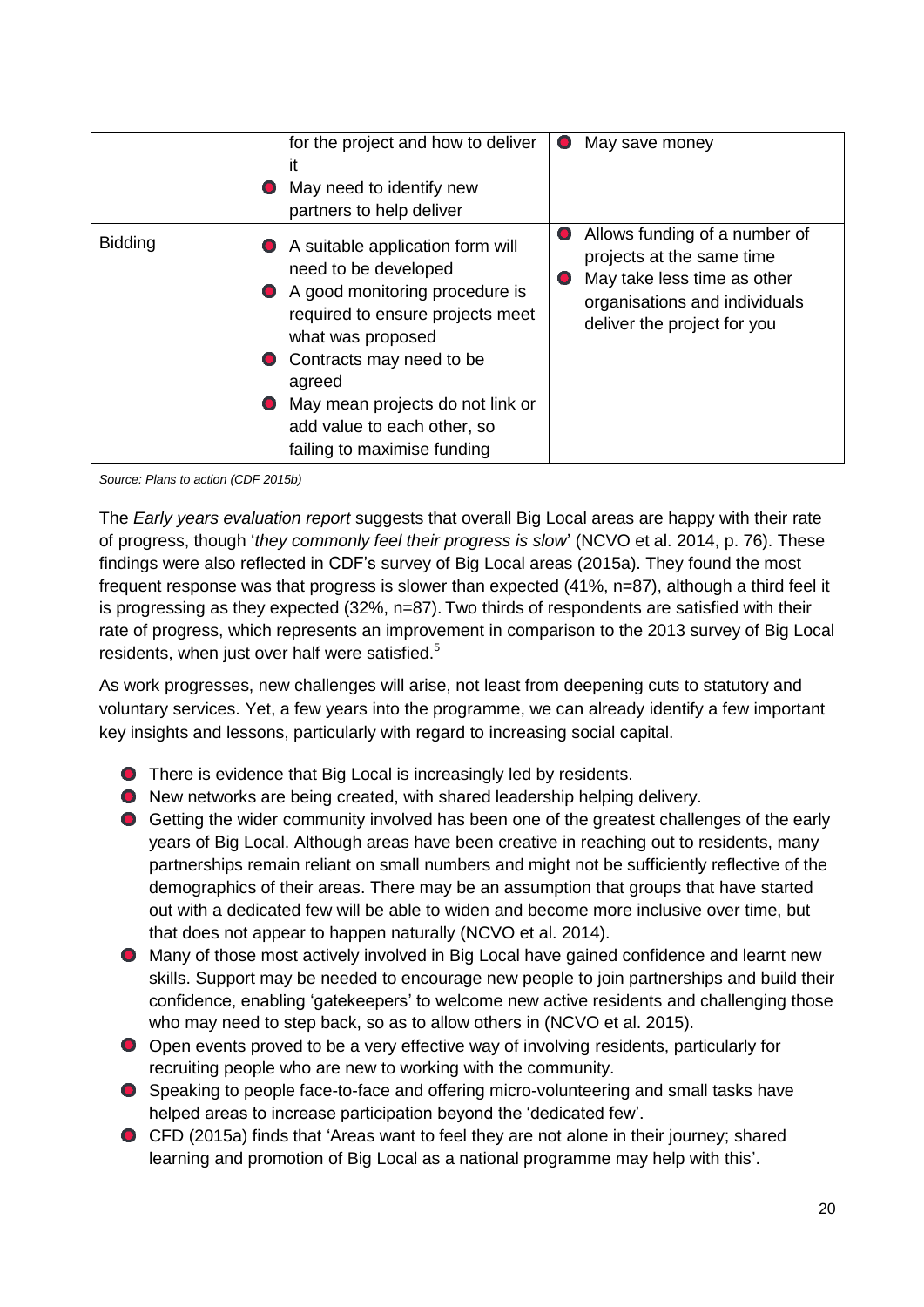Greater clarity around monitoring requirements can also help areas with understanding the programme better and feel more confident in promoting it and engaging more people.

<span id="page-20-0"></span>Overall, and with a focus on increasing social capital, we can argue that the process of defining priorities, coming together to address them and being able to see these priorities actually addressed may matter as much as what is actually prioritised and acted upon (NVCO et al. 2014). In this respect, these initial findings are encouraging and some impact on social cohesion is already evident. Research to date appears to show the merits of an approach to community development that is resident-led and asset-based. Big Local's willingness to take risks and encourage areas to come together and trial out, at their own pace, different strategies to improve life in their communities has the potential to unleash important community resources.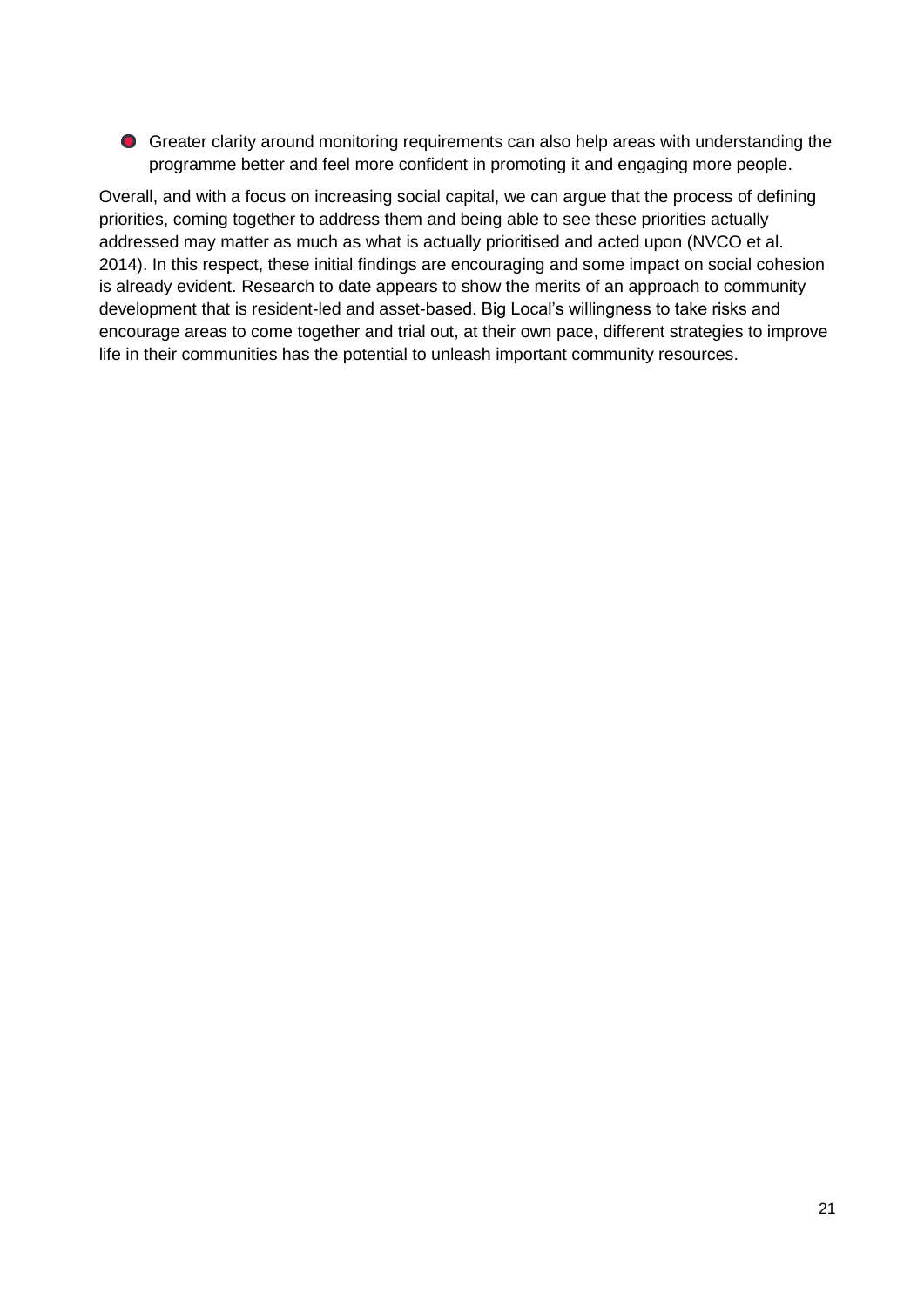## **References**

Coleman, J. (1988). Social Capital in the Creation of Human Capital. *American Journal of Sociology Supplement* 94, pp. 95-120.

Community Development Fund (CDF) (2015a). *Influences on the development of Big - Local final research report.* Local Trust.

[Community Development Fund \(CDF\) \(March 2015b\).](http://localtrust.org.uk/library/research-and-evaluation/plans-to-action) *Plans to action.* Local Trust.

[Community Development Fund \(CDF\) \(January 2014\).](http://localtrust.org.uk/library/research-and-evaluation/influences-on-the-development-of-big-local-areas) *Influences on the development of Big Local Areas*[. Local Trust.](http://localtrust.org.uk/library/research-and-evaluation/influences-on-the-development-of-big-local-areas)

Gilchrist, A. (2015). *Blending, braiding and balancing*. *An exploration of the multi-faceted nature of informal and formal modes of operating within the 'third sector' and its impact on communityinstitutional relations*. Plowden Fellowship

Granovetter, M. S. (1973). The Strength of Weak Ties. *American Journal of Sociology*, 78(6), 1360-1380.

[Institute for Voluntary Action Research \(IVAR\) \(September 2014\).](http://localtrust.org.uk/library/research-and-evaluation/big-local-annual-learning-review-2013-2014) *Big Local Annual Learning [Review 2013-2014](http://localtrust.org.uk/library/research-and-evaluation/big-local-annual-learning-review-2013-2014)*. Local Trust.

Jochum, V. (2003). *Social Capital: beyond the theory*. NCVO.

[National Council for Voluntary Organisations \(NCVO\), Institute for Voluntary Action Research](http://localtrust.org.uk/library/research-and-evaluation/big-local-early-years-evaluation)  [\(IVAR\) and Office for Public Management \(OPM\) \(2014\).](http://localtrust.org.uk/library/research-and-evaluation/big-local-early-years-evaluation) *Big Local: the early years. Evaluation Report.* [Local Trust.](http://localtrust.org.uk/library/research-and-evaluation/big-local-early-years-evaluation)

Putnam, R. (1993). *Making Democracy Work*. Princeton: Princeton University Press.

Putnam, R. (1996) The strange disappearance of civic America. *The American Prospect,* 7 (24).

Siegler, V. (2014). *Measuring Social Capital*. Office for National Statistics.

<span id="page-21-0"></span>Woolcock, M. (2001). The place of social capital in understanding social and economic outcomes*. Isuma*, 2(1), pp.11-17.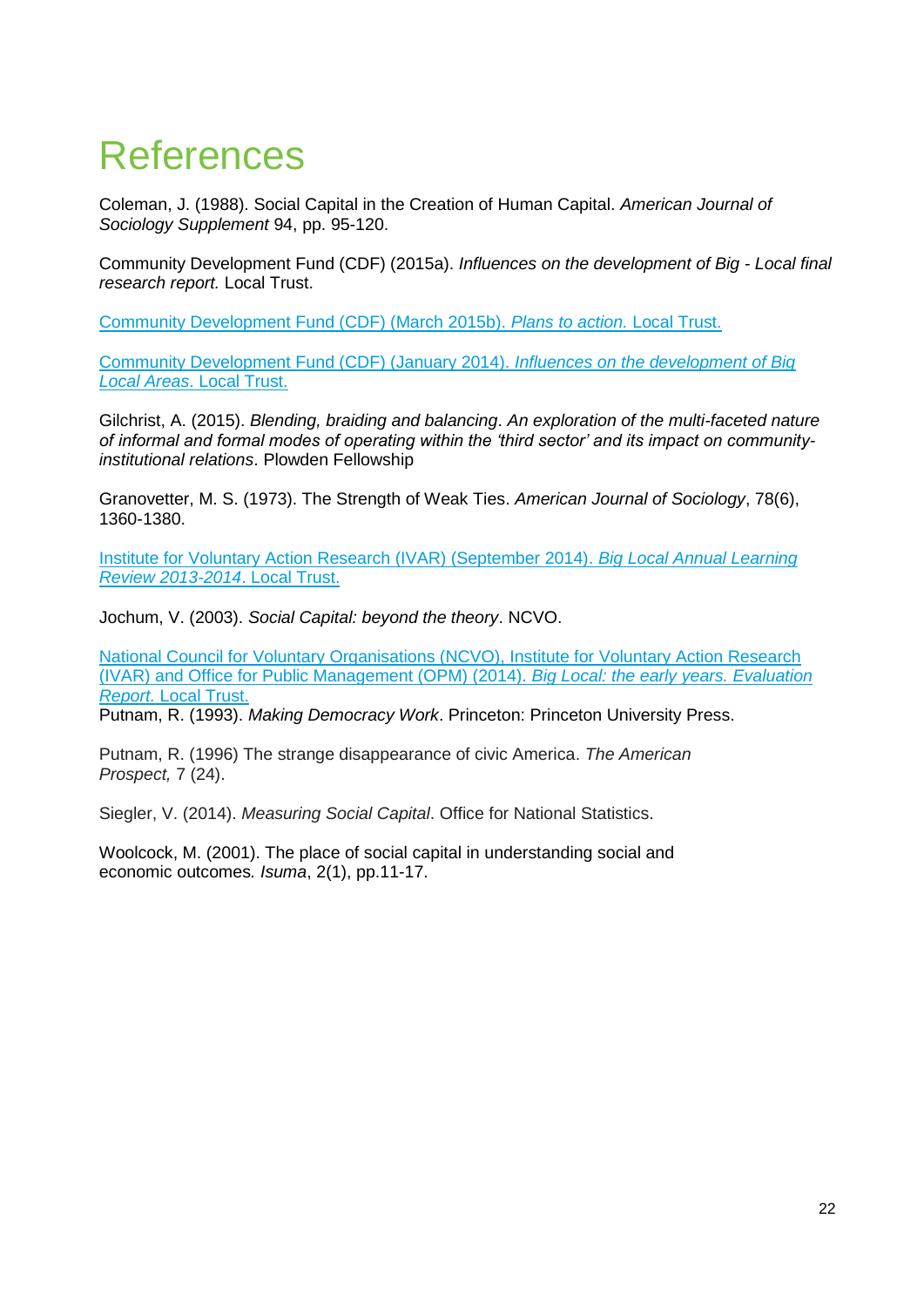## Appendix

#### **Research methods for selected studies referenced in this report**

### Methods used for Big Local Annual Learning Review 2013-2014 (IVAR 2014)

Data was accessed from each partner and Local Trust to cover the period April 2013 to March 2014. Coding took place during March and April 2014 generating more than 200 references using NVivo 10.

| <b>Source</b>                   | <b>Data</b>                                                      |
|---------------------------------|------------------------------------------------------------------|
|                                 | $\bullet$<br>Local Trust Board Reports - Q1, Q2, Q3, Q4          |
|                                 | 50 Big Local Plans from 2013<br>$\bullet$                        |
|                                 | 11 Big Local Plans from 2012-13<br>$\bullet$                     |
|                                 | 50 wave three Getting People Involved applications<br>$\bullet$  |
| <b>Local Trust</b>              | <b>O</b> 50 partnership applications                             |
|                                 | <b>O</b> Local Economy project applications (unused as           |
|                                 | UnLtd deferred report)                                           |
|                                 | Dataset of total documents submitted to Local Trust<br>$\bullet$ |
|                                 | from Big Local Community                                         |
|                                 | <b>O</b> Renaisi Rep Quality Assurance reports to Local          |
|                                 | Trust - Q1, Q2, Q3, Q4                                           |
| Renaisi                         | Renaisi RAW data from reps - Q1, Q2, Q3, Q4<br>$\mathbf o$       |
|                                 | Renaisi 'Networking Events' reports<br>$\bullet$                 |
|                                 | $\bullet$<br><b>Ongoing Issues log</b>                           |
|                                 | $\bullet$<br>Spring event synthesis report.                      |
| <b>National Association for</b> | $\bullet$<br>Spring event RAW feedback data                      |
| Neighbourhood Management        | $\mathbf 0$<br>15 Learning event reports                         |
|                                 | $\mathbf 0$<br>15 Learning event specifications                  |
|                                 | $\bullet$<br>Attendance data for spring events.                  |
|                                 | $\bullet$<br>Star People observations paper (unpublished)        |
| UnLtd                           | <b>O</b> Star People awards spreadsheet                          |
|                                 | Learning plan (unpublished)<br>$\mathbf \Omega$                  |
|                                 | Initial observations papers (unpublished)<br>$\bullet$           |
|                                 | $\bullet$<br>Getting Started wave 3 draft                        |
|                                 | <b>O</b> Getting Started wave 2 report                           |
| <b>CDF</b>                      | $\bullet$<br>Getting People Involved Round 2 report              |
|                                 | Influences on Big Local Areas report<br>$\bullet$                |
|                                 | $\bullet$<br>Dataset of GPI2 and GS survey responses             |
| <b>IVAR</b>                     | 2012-13 Annual Learning Report<br>$\bullet$                      |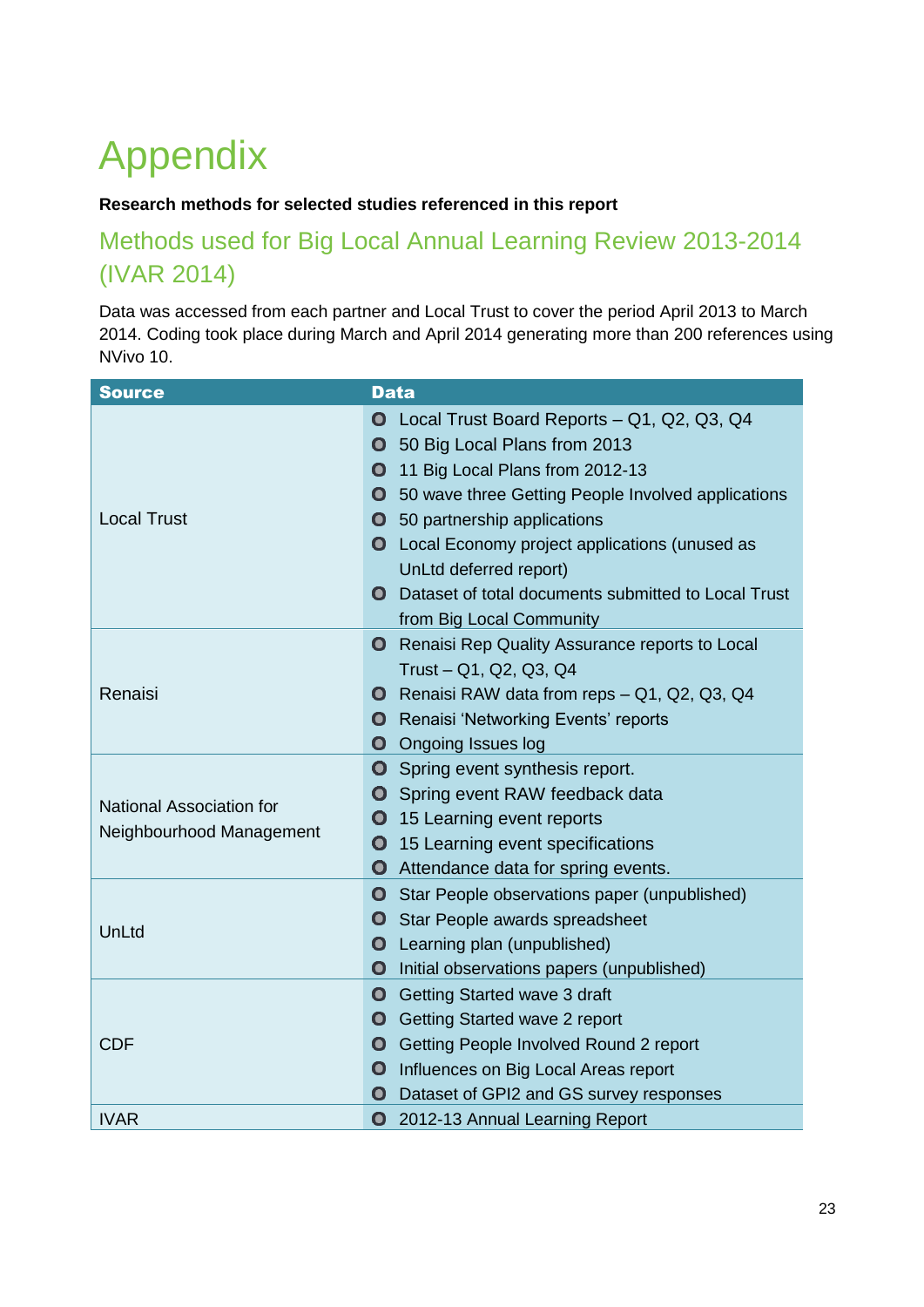### Methods used for Influences on the development of Big Local areas (CDF 2014)

This evaluation used mixed methods of qualitative focus groups and interviews in a sample of 14 case-study areas and an online survey of residents. The areas are broadly representative of the spread of areas across regions for all 150 Big Local areas so the findings reflect Big Local as a whole. To take account of the nature of the area, the sample included eight in urban areas, four in rural areas and two in rural/coastal areas.

| <b>Activity</b>                                                               | <b>Description</b>                                                                                                                                                                                                                                                                        | <b>People</b>                                | <b>Areas</b> |
|-------------------------------------------------------------------------------|-------------------------------------------------------------------------------------------------------------------------------------------------------------------------------------------------------------------------------------------------------------------------------------------|----------------------------------------------|--------------|
| Focus group                                                                   | Between two and five actively involved<br>$\mathbf \Omega$<br>residents in each area                                                                                                                                                                                                      | 44                                           | 14           |
| Interviews with<br>locally trusted<br>organisation<br>representatives         | four councils for voluntary service<br>$\bullet$<br>two housing associations<br>$\mathbf 0$<br>three local charities<br>$\bullet$<br>$\mathbf o$<br>one local authority<br>three other private or public sector<br>$\mathbf 0$<br>organisations                                           | 13                                           | 13           |
| Interviews with<br>paid workers                                               | $\bullet$<br>Some areas had a paid worker<br>supporting Big Local. These workers<br>were sometimes paid for using some of<br>the Big Local funding and sometimes<br>funded by a supporting organisation.                                                                                  | $\overline{4}$                               | 5            |
| Interviews with<br>representatives<br>of other<br>supporting<br>organisations | Areas were also supported by other<br>$\bullet$<br>local organisations and, where this was<br>the case, we interviewed a<br>representative. These organisations and<br>individuals included council officers,<br>councillors, school head teachers and<br>charity staff.                  | 12                                           | 12           |
| Interviews with<br>star people                                                | Seven of the areas had at least one star<br>$\bullet$<br>person in June 2013 and we interviewed<br>six star people in different areas.                                                                                                                                                    | 6                                            | 6            |
| Survey                                                                        | The survey explored:<br><b>O</b> the resident's role in Big Local and how<br>and why they got involved<br>the experience of the partnership or<br>O<br>steering group and how it operated<br>the support they had received, where<br>$\mathbf o$<br>this came from, how useful it was and | 101<br>responses/<br>response<br>rate of 70% | 145          |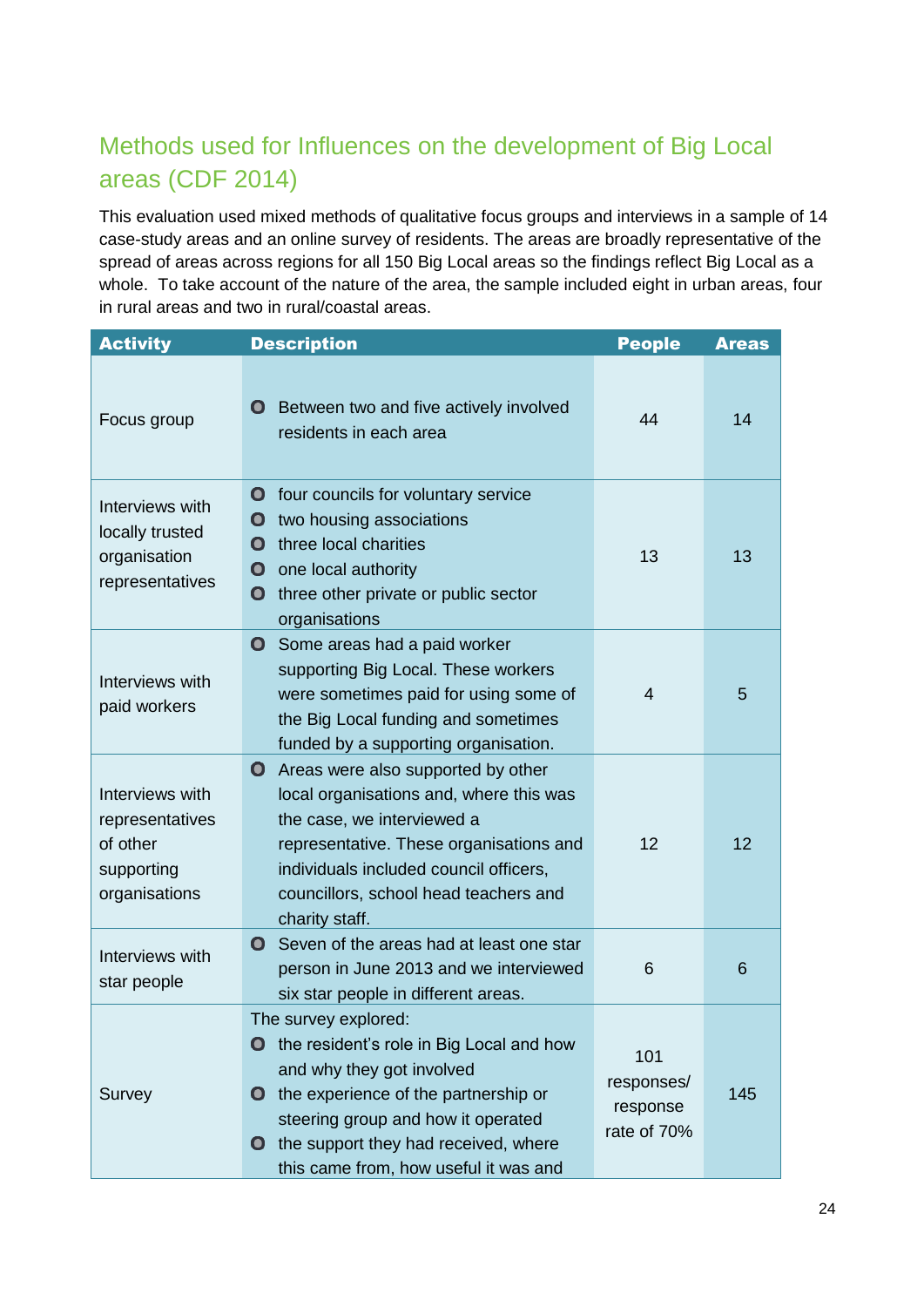other support they need

**O** their views on the Big Local process and their progress along the journey

### Methods used for Big Local: the early years. Evaluation Report (NCVO et al. 2014)

| <b>Activity</b>        | <b>Description</b>                                                                                                                                                                                                                                                             | <b>People</b> | <b>Areas</b> |
|------------------------|--------------------------------------------------------------------------------------------------------------------------------------------------------------------------------------------------------------------------------------------------------------------------------|---------------|--------------|
| Survey                 | Questionnaire for steering group/partnership<br>$\mathbf \Omega$<br>members<br>Distribution online and on paper<br>$\bullet$<br>Focused on outcomes, satisfaction with<br>$\bullet$<br>support and resident-control<br>Open to all steering groups/partnerships<br>$\mathbf o$ | 236           | 66           |
| Group<br><b>Review</b> | $\bullet$<br>A ten-point poster template/group exercise<br>Distribution by post for self-evaluation use<br>$\bullet$<br>Focused on learning and outcomes<br>$\bullet$<br>$\bullet$<br>Open to all steering groups/partnerships                                                 | 175           | 35           |
| Workshop               | A 2-3 hour facilitated evaluation workshop<br>$\bullet$<br>Discussion, review tool for self-assessment of<br>О<br>progress and outcomes<br>Focused on outcomes planning and<br>$\mathbf o$<br>assessment<br>Targeted at areas with plans in place<br>$\bullet$                 | 63            | 10           |
| Case<br>studies        | Development of ten case studies based on<br>$\mathbf o$<br>interviews and fieldwork / observation visits<br>Focused on learning and outcomes<br>0<br>$\bullet$<br>Purposive sampling - thematically driven                                                                     | 27            | 10           |
| Reps<br>survey         | $\bullet$<br>An online survey using SNAP software<br>High proportion of open questions<br>$\bullet$<br>Focused on exploring programme concepts<br>O<br>and values as well as learning and outcomes<br>Open to all reps to take part (optional)<br>O                            | 37            | 86           |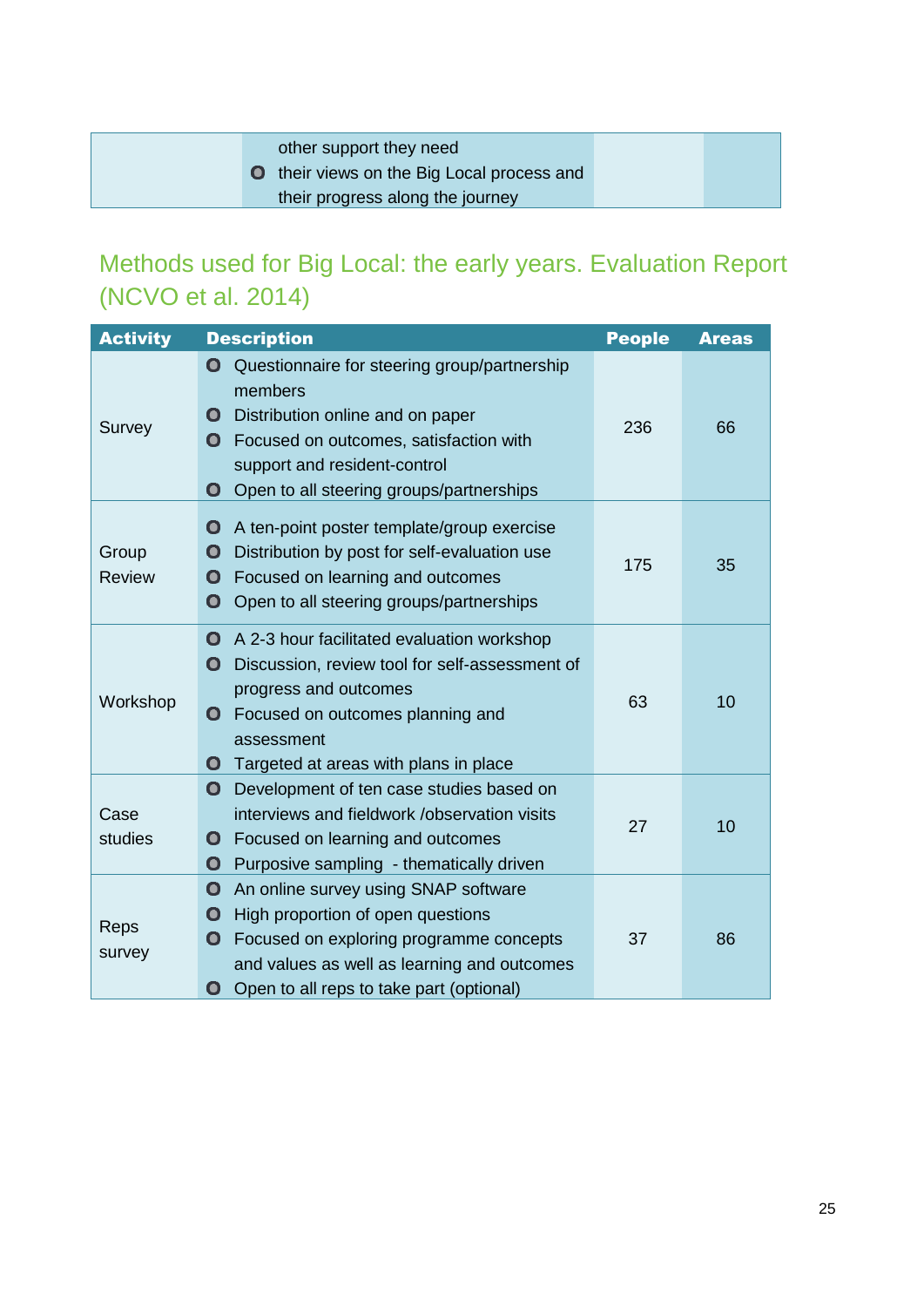### Methods used for *Influences on the development of Big Local* (CDF 2015a)

Visits and interviews to 15 Big Local areas and a survey sent to 150 Big Local areas.

The 14 areas that took part in the 2013 research were all re-visited. An additional visit was made to an area that was selected for participation in the 2013 research, but did not take part in interviews.

The case studies include: five areas from Wave 1, launched in July 2010; five areas from Wave 2, launched in February 2012; and five areas from Wave 3 launched in December 2012.

| <b>Activity</b>                                                               | <b>Description</b>                                                                                                                                                                                                                                                                                                                                                                                                                                                                                                                                                                                                                                                        | <b>People</b>   | <b>Areas</b> |
|-------------------------------------------------------------------------------|---------------------------------------------------------------------------------------------------------------------------------------------------------------------------------------------------------------------------------------------------------------------------------------------------------------------------------------------------------------------------------------------------------------------------------------------------------------------------------------------------------------------------------------------------------------------------------------------------------------------------------------------------------------------------|-----------------|--------------|
| Interactive focus<br>groups with<br>residents<br>involved in Big<br>Local     | <b>Questions included:</b><br>Roles within the steering group or<br>$\mathbf o$<br>partnership;<br>Relationship with the rep, locally trusted<br>$\mathbf o$<br>organisation, worker and other key<br>organisations or individuals;<br><b>O</b> Perceptions on the resident-led nature<br>of Big Local;<br>Types of support and training accessed;<br>$\bullet$<br>• Activities and events over the last year;<br>Decision making; and<br>$\bullet$<br>$\bullet$<br>How they see Big Local evolving in the<br>future.<br>О<br>As part of the focus group residents<br>were to complete a survey as part of the<br>focus group Open to all steering<br>groups/partnerships | 49<br>residents | 15           |
| Interviews with a<br>representative of<br>the locally trusted<br>organisation | <b>O</b> This included eight community<br>organisations/charities, two housing<br>associations, two private/public sector<br>organisations and one local authority                                                                                                                                                                                                                                                                                                                                                                                                                                                                                                        | 13              | 13           |
| Interviews with a<br><b>Big Local worker</b><br>where there was<br>one        | O Out of the 15 areas, 10 had a worker.                                                                                                                                                                                                                                                                                                                                                                                                                                                                                                                                                                                                                                   | 10              | 10           |
| Interviews with<br>organisations<br>working with Big<br>Local areas           | These were defined as an organisation<br>$\bullet$<br>or person who was not a resident but<br>who helped to support Big Local in the<br>area, through activities or projects.                                                                                                                                                                                                                                                                                                                                                                                                                                                                                             |                 |              |